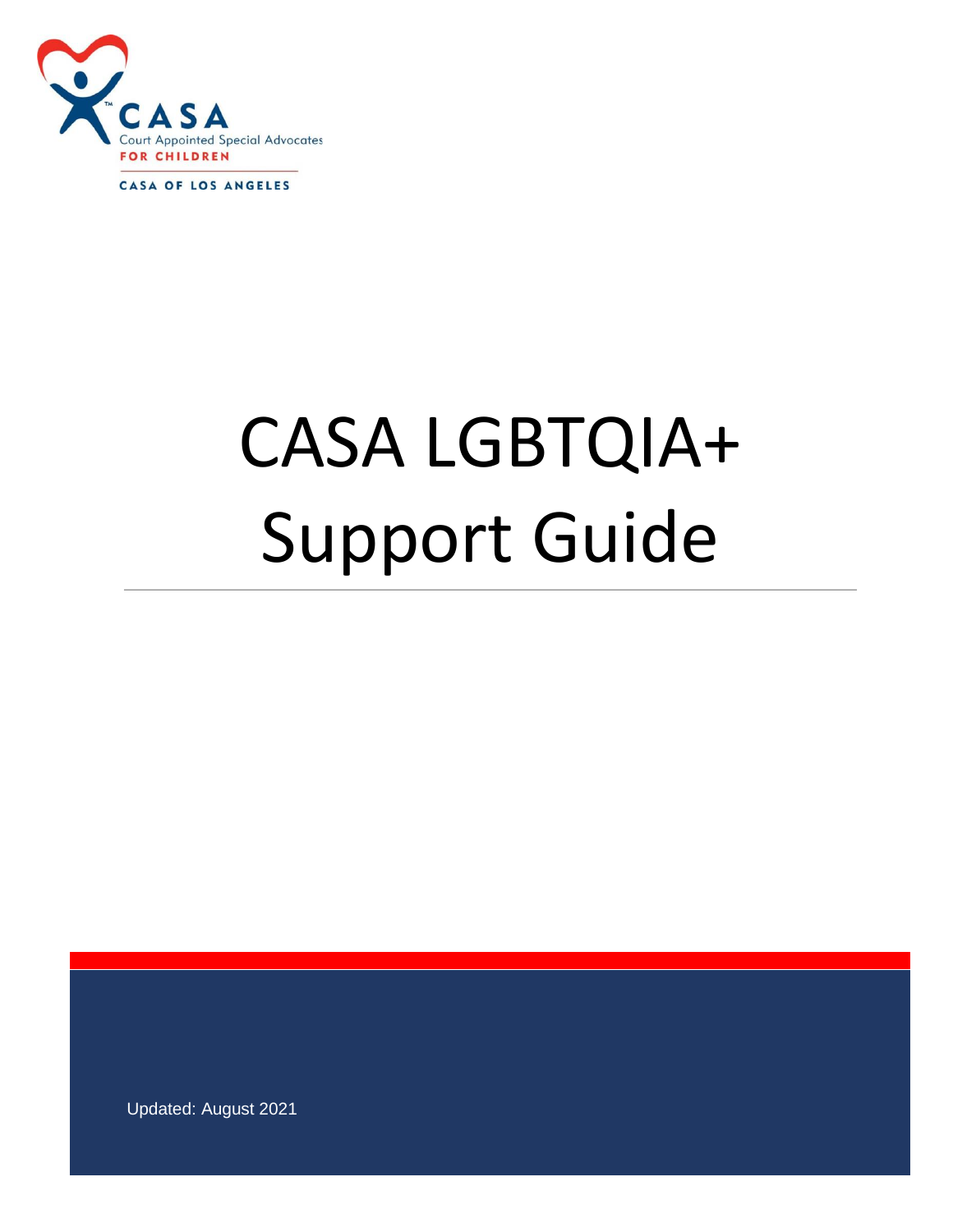# Table of Contents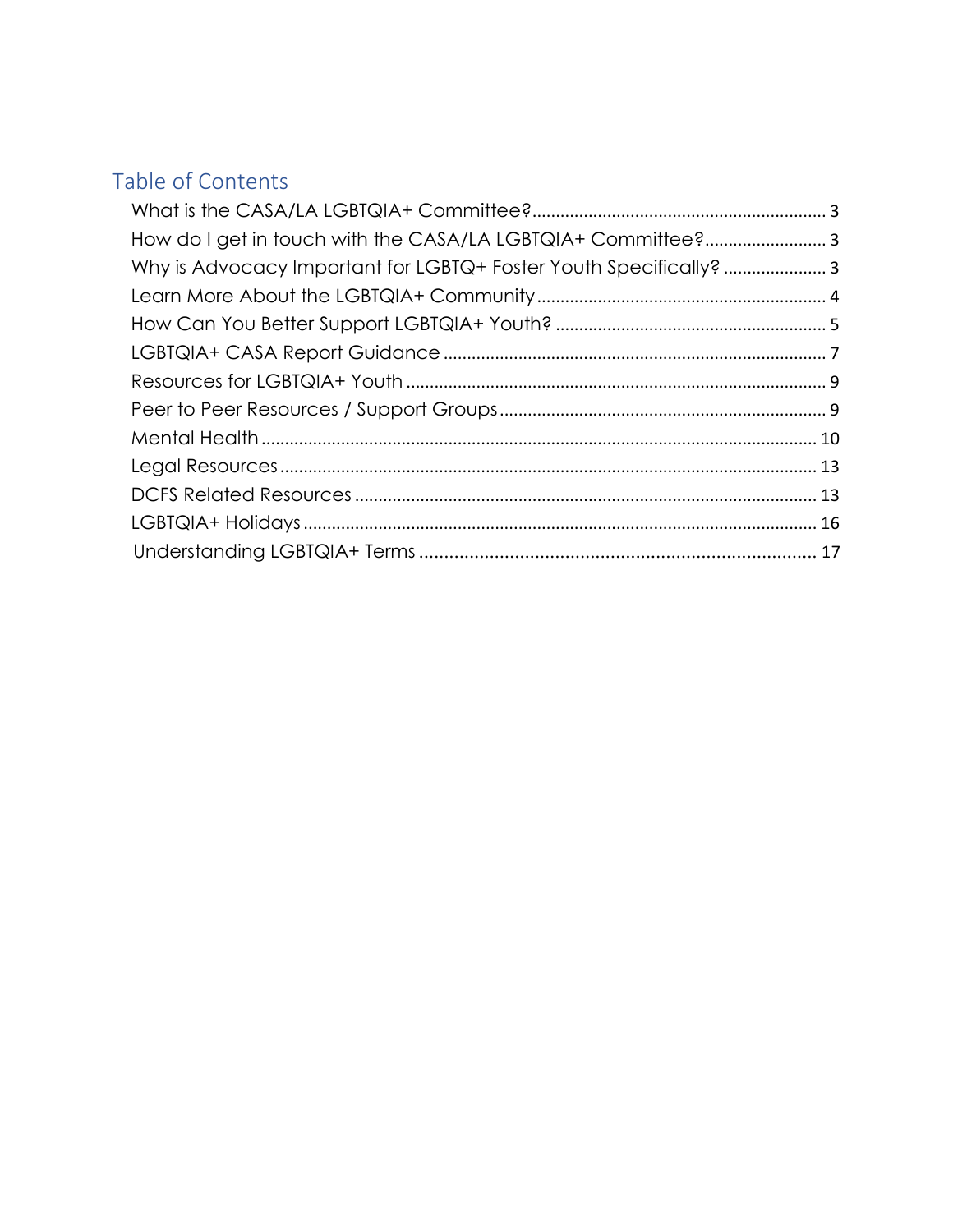# What is the CASA/LA LGBTQIA+ Committee?

<span id="page-2-0"></span>The CASA LA LGBTQIA+ Committee includes staff, CASA volunteers, the court, and community stakeholders dedicated to ensuring that our organization is culturally humble<sup>1</sup> to the LGBTQIA+ community.

## **Together we work to:**

- 1) Identify resources within LA County
- 2) Build partnerships with other agencies that share our values
- 3) Provide ongoing learning opportunities to staff, CASA volunteers, and the court regarding how best to advocate, support, and uplift youth involved in child welfare
- 4) Ensure that CASA/LA policies, processes, and community information are inclusive; and
- <span id="page-2-1"></span>5) Identify the different forms of intersectionality<sup>2</sup> as well as strive to actively educate and promote equity between these relationships.

# How do I get in touch with the CASA/LA LGBTQIA+ Committee?

Our committee is reachable for any LGBTQIA+ advocacy/support related questions. **Please contact us at:** [LGBTQIAcommittee@casala.org](mailto:LGBTQIA+committee@casala.org) 

# Why is Advocacy Important for LGBTQIA+ Foster Youth Specifically?

<span id="page-2-2"></span>There is vast amount of children/youth who identify as LGBTQIA+ within the LA County Child Welfare system.

As a program that aims to provide advocates to the most vulnerable sub-populations of LA County's child welfare system it is extremely important that CASA/LA recognize the above heightened challenges that LGBTQIA+ foster youth face. Our volunteers can be a pivotal resource by advocating for safe and supportive placements, schools, etc. Additionally, a CASA can be an affirming ally to these young people and ensure that they have access to affirming services and other adults.

 $\overline{a}$ 

# **19%**

of children/youth in the LA County Child Welfare System identify as LGBTQ+

# **11.1%**

of youth identify as Gender Non-Conforming/Transgender

**10-14%**

of youth in LA County identify as LGBTQ+

**5%** of youth identify as Transgender

# **One Half**

of these identifying youth reported being treated poorly while involved in dependency the Dependency System.

# **Almost ALL**

of these youth shared that they felt they experienced discrimination due to their sexual orientation and/or gender identity

Lastly, LGBT foster youth tend to experience more living transitions, placements within Short Term Residential Treatment Programs (STRTPs) as well as hospitalizations in comparison to non-identifying LGBT youth. These types of challenges can have detrimental impacts on a youth's permanency and well-being.

*Info from: [https://files.lalgbtcenter.org/pdf/rise/Los-Angeles-LGBT-Center-RISE-LAFYS-Executive-](https://files.lalgbtcenter.org/pdf/rise/Los-Angeles-LGBT-Center-RISE-LAFYS-Executive-Summary.pdf)[Summary.pdf](https://files.lalgbtcenter.org/pdf/rise/Los-Angeles-LGBT-Center-RISE-LAFYS-Executive-Summary.pdf)*

<sup>&</sup>lt;sup>1</sup> Culturally Humble means the ability to maintain an interpersonal stance that is other-oriented (or open to the other) in relation to aspects of cultural identity that are most important to the person. Cultural humility is different from other culturally-based training ideals because it focuses on self-humility rather than achieving a state of knowledge or awareness.

 $^2$  Intersectionality means to identify forms of discrimination that are related to one another, and to take these relationships into account when working to promote social and political equity.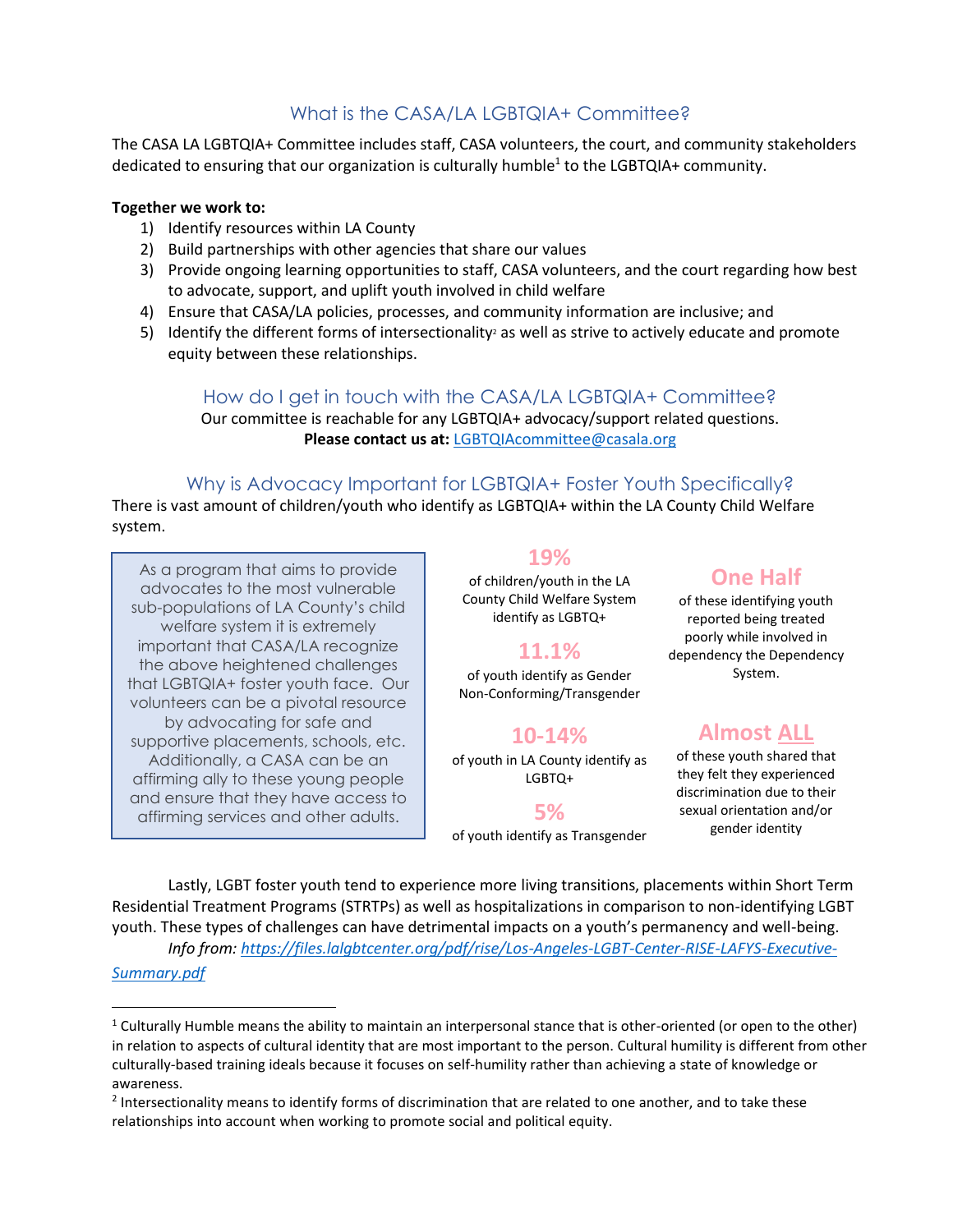# Learn More About the LGBTQIA+ Community

<span id="page-3-0"></span>*Note: The documentaries, TV shows and books suggested in the below lists may contain material that covers sensitive topics, such as: sexual assault, violence, homophobia, self-harm, suicide, among others. We ask that you exercise caution if any of these topics may be triggering. Reach out to your Advocate Supervisor if you feel you need further support or resources. We acknowledge that the lists below are not exhaustive and may not include certain groups/identities within the LBGTQIA+ community. By providing the lists below we simply want to open a window into learning about the LGBTQIA+ community as a whole.*

## Documentaries

[A Secret Love](https://www.imdb.com/title/tt3260524/?ref_=fn_al_tt_1) (2020) | Netflix [All in My Family](https://www.imdb.com/title/tt9097148/?ref_=fn_al_tt_1) (2019) | Netflix [Disclosure](https://www.imdb.com/title/tt8637504/?ref_=fn_al_tt_2) (2020) | Netflix [Laerte-Se](https://www.imdb.com/title/tt6791240/?ref_=fn_al_tt_1) (2017) | Netflix [How to Survive a Plague](https://www.imdb.com/title/tt2124803/?ref_=fn_al_tt_1) (2012) | Sling [Paris is Burning](https://www.imdb.com/title/tt0100332/?ref_=fn_al_tt_1) (1990) | Apply TV

[Queer Japan](https://www.imdb.com/title/tt10489290/?ref_=fn_al_tt_1) (2019) | Amazon Prime Video [Two Spirits](https://www.imdb.com/title/tt1296906/?ref_=fn_al_tt_1) (2011) | Vudu [The Death & Life of Marsha P. Johnson](https://www.imdb.com/title/tt5233558/?ref_=fn_al_tt_1) (2017) | Netflix [The State of Marriage \(2015\)](https://www.imdb.com/title/tt4096638/?ref_=fn_al_tt_1) | Tubi [Transhood](https://www.imdb.com/title/tt11447806/?ref_=fn_al_tt_1) (2020) | HBO Max [Vito](https://www.imdb.com/title/tt1444284/?ref_=fn_tt_tt_1) (2011) | Amazon Prime Video



## Books

- [A Guide to Gender](https://guidetogender.com/) | Sam Killerman
- [Sister Outsider: Essays and Speeches](https://www.penguinrandomhouse.com/books/198292/sister-outsider-by-audre-lorde/) | Audre Lorde
- Beyond [Magenta: Transgender Teens Speak Out](http://www.susankuklin.net/young-adult-books/beyond-magenta-transgender-teens-speak-out/) | Susan Kuklin
- **[The Meaning of Matthew](https://www.penguinrandomhouse.com/books/304239/the-meaning-of-matthew-by-judy-shepard/#:~:text=The%20Meaning%20of%20Matthew%20is%20more%20than%20a%20retelling%20of,See%20More) | Judy Shepard**
- [A Queer History of the United States](https://www.penguinrandomhouse.com/books/216629/a-queer-history-of-the-united-states-by-michael-bronski/) | Michael Bronski
- [Pedro and Me](https://us.macmillan.com/books/9780805089646) | Judd Winick

## LGBTQIA+ News

## [Them.](https://www.them.us/) **|** [Subscribe](https://www.them.us/newsletter/subscribe)

A next-generation community platform with a YouTube channel, "them" chronicles and celebrates the stories, people and voices that are emerging and inspiring all of us, ranging in topics from pop culture and style to politics and news, all through the lens of today's LGBTQIA+ community.

## [American Civil Liberties Union \(ACLU\)](https://www.aclu.org/issues/lgbtq-rights) | [Subscribe](https://action.aclu.org/signup/sign-aclu-weekly-newsletter)

The ACLU works to ensure that lesbian, gay, bisexual, transgender, & queer people belong everywhere and can live openly and authentically without discrimination, harassment, or violence. The ACLU has a long history of defending the LGBTQ community, dating back to 1936.

## [Human Rights Campaign \(HRC\)](https://www.hrc.org/) | [Subscribe](https://www.hrc.org/resources/project-thrive-monthly-newsletter)

By inspiring and engaging individuals and communities, the Human Rights Campaign strives to end discrimination against LGBTQ people and realize a world that achieves fundamental fairness and equality for all.

## [The Trevor Project](https://www.thetrevorproject.org/) [| Subscribe](https://forms.thetrevorproject.org/428488)

Founded in 1998 by the creators of the Academy Award®-winning short film TREVOR, The Trevor Project is the leading national organization providing crisis intervention and suicide prevention services to lesbian, gay, bisexual, transgender, queer & questioning (LGBTQ) young people under 25.

## [Children's Rights](https://www.childrensrights.org/lgbtq-2/) [| Subscribe](https://secure3.convio.net/crig/site/SSurvey;jsessionid=00000000.app30119a?NONCE_TOKEN=89EEB4F53FB8FECF58504D9CC42979A3&ACTION_REQUIRED=URI_ACTION_USER_REQUESTS&SURVEY_ID=1162)

Children's Rights began as a project of the New York Civil Liberties Union and, later, the American Civil Liberties Union, and in 1995 became an independent nonprofit organization. They've won landmark legal victories in Connecticut, Georgia, Michigan, Mississippi, New Jersey, Oklahoma, Tennessee, Washington, DC and Wisconsin and engaged in advocacy efforts that are changing the way child welfare is practiced in the United States. Children's Rights is proving that failing child welfare systems not only can be fixed, but can be made to run well.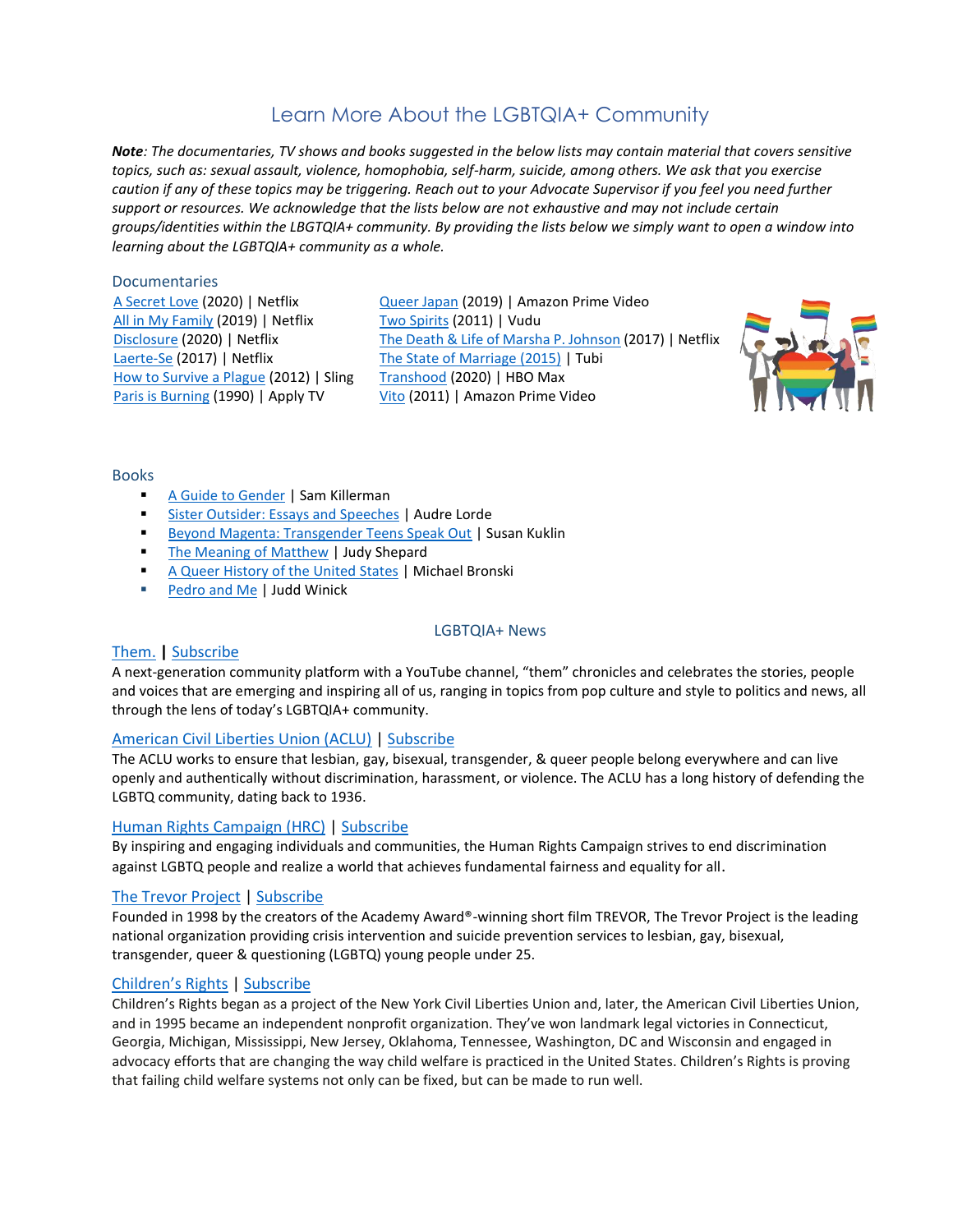# How Can You Better Support LGBTQIA+ Youth?

<span id="page-4-0"></span>It is crucial to remember that, before any support or advocacy is offered in this area, the child/youth must give you their expressed permission and agree to receive the support. If LGBTQIA+ children/youth are open with you regarding their identity, this does not exactly translate to blanket permission for you to advocate for LGBTQIA+ specific goals/needs, nor does it allow you to share or disclose any information with anyone regarding this part of their identity. Always be mindful of preserving the confidentiality of a child/youth's identity. Ask the youth who they've shared this part of their identity with and whether or not they feel comfortable with you speaking with those individuals about it. It's always important to consider that not everyone in the youth's life might be fully aware of how the youth identifies. Be mindful about sharing or speaking with others about the youth's SOGIE.

Many children or youth are open about their identities on social media and with their friends. However, they may not be as open about it in other spaces/networks, which is why it's important to respect their privacy. It's important to keep in mind that we should never make them feel like their identity should be treated as a "secret", or that it is in any way shameful. A youth's SOGIE can be a sensitive topic for them but, as their CASA, you can be an open/affirming support to them.

*Being an affirming adult in their life* means using the name/pronouns the youth uses for themselves, encouraging them to be their authentic selves, and addressing/correcting biases within their team. The hope is that your support can make them feel safe and help them to embrace their identities in other settings/aspects of their lives.

Lastly, know that your learning will always be ongoing. If you make mistakes, see them as learning opportunities, acknowledge them/hold yourself accountable if you make a mistake and then commit to do better moving forward. Additionally, it is not a youth's responsibility to continuously educate you or be a sole representative for LGBTQIA+ community matters. There are plenty of resources at your disposal to help keep you informed (*including your handy Advocate Supervisor and the CASA/LA LGBTQIA+ Committee!).* 

There are several ways that you, as a CASA, can help your LGBTQIA+ youth. One of these ways is by reviewing th[e DCFS Child Welfare Policy Manual](http://policy.dcfs.lacounty.gov/#LGBTQ.htm?Highlight=LGBTQ) to ensure that your youth receives all the services and supports they have the right to.

Here are a few other ways that you can support your youth that are separated by specific area of advocacy:

## **Sexual Orientation, Gender Identity, and Gender Expression (SOGIE)**

- Advocate for changes in youth's legal name and/or gender marker within Children's Court.
- **E** Ensure and advocate that youth have access to clothing, cosmetics/hygiene items, and anything else that matches their gender identity/expression.
- Check to see if youth feel comfortable with their service providers and offer to help find alternatives if needed.
- Advocate for a youth's right to competent and supportive physical/mental health care providers that address their needs (*including transition related treatment*).
- If a child/youth is in a service area that does not have the appropriate LGBTQIA+ supports, you can advocate for exploration of funding/transportation resources for them to have access to those services.

## **Safety**

- Listen and provide a safe space for them to be their authentic self.
- Check in with them to ensure they have access to other supportive individuals to help them maintain their own safety.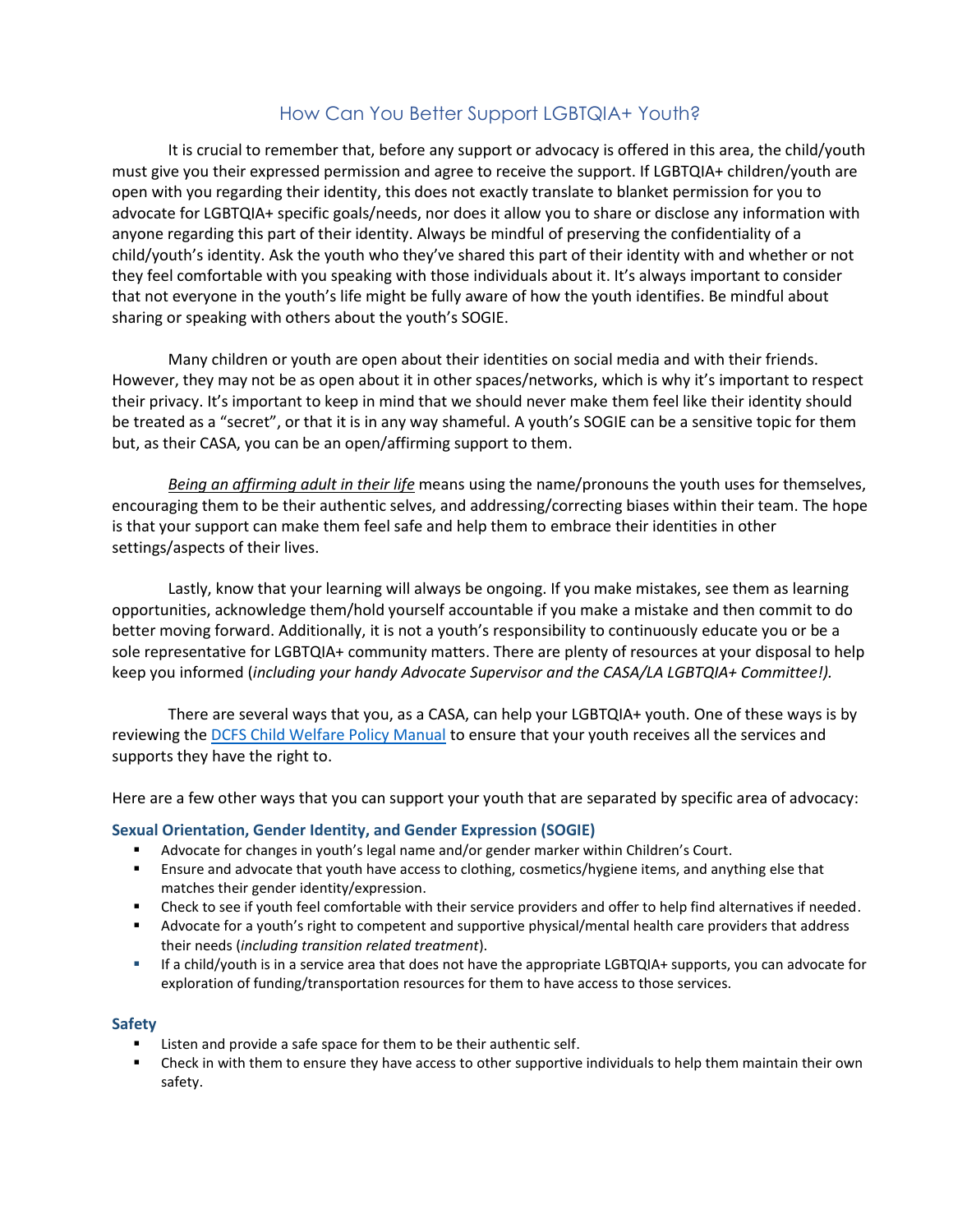- If the youth is on board, you can be a strength based and affirming voice in Child and Family Team (CFT) meetings, transitional meetings, and safety planning meetings. Additionally, you can help educate the youth's support network regarding LGBTQIA+ issues in general, or specific ones that are affecting your youth.
- Advocate for respect and be sensitive to the youth's right to privacy and confidentiality.

## **Permanency**

- Follow up with your child/youth to ensure that their placement is a LGBTQIA+ safe and accepting place for them. If it isn't, talk with them about moving placements, and help advocate for those changes, as needed.
- Ensure that the child/youth has access to accepting peers/adults in their placement who can be of support if issues arise. If none are identified, you can help be a voice and support for them by advocating for any needed changes.

## **Well-Being**

- Help increase their access to positive social interactions. These can come through their own experience/relationships, or events that you take them to during your CASA visits.
- Check-in with them to see if there are any LGBTQIA+ serving organizations, groups or online communities they are interested in exploring. You can be the connector to those and help create a space for them to feel more supported.

## **Education**

- Become the adult who cares about their school experience and support their involvement in LGBTQIA+ centered/affirming extracurricular activities. Show up for important events and milestones in their life.
- If you are the child/youth's Educational Rights Holder (ERH), help enroll the youth into a school that has supports, such as Gay Straight Alliances (GSAs), LGBTQIA+ friendly curriculums, and/or antibullying/harassment practices. It is important to ensure that the child/youth feels safe and respected by staff and peers.
- If issues arise at school, speak with the child/youth to see how you can better support and advocate for them.
- If you observe harmful practices that target LGBTQIA+ youth, such as multiple school transitions, become a catalyst for change and advocate for prevention measures.

## **Juvenile Justice Involved LGBTQIA+ Youth**

- Speak with your youth about writing a supportive advocacy statement for them. If they agree, you can utilize these statements to speak about the youth in a way that respects their identities and shares their information in an accurate manner. Furthermore, you can also utilize these statements to request supportive services for them, if needed. *Note that Juvenile Justice statements follow a different format, so always make sure to checkin with your Advocate Supervisor.*
- Ensure that you do not share any info with child welfare case parties except for their CLC/dependency attorney when it is related to charges on their juvenile justice case. DCFS and children's court are privy to some info. However, it's important that you do not become the source for information that could be prejudicial to decisions that are related to the youth's dependency status.
- If you have questions regarding your youth's juvenile justice case or your mandated reporter responsibilities, discuss them with your Advocate Supervisor.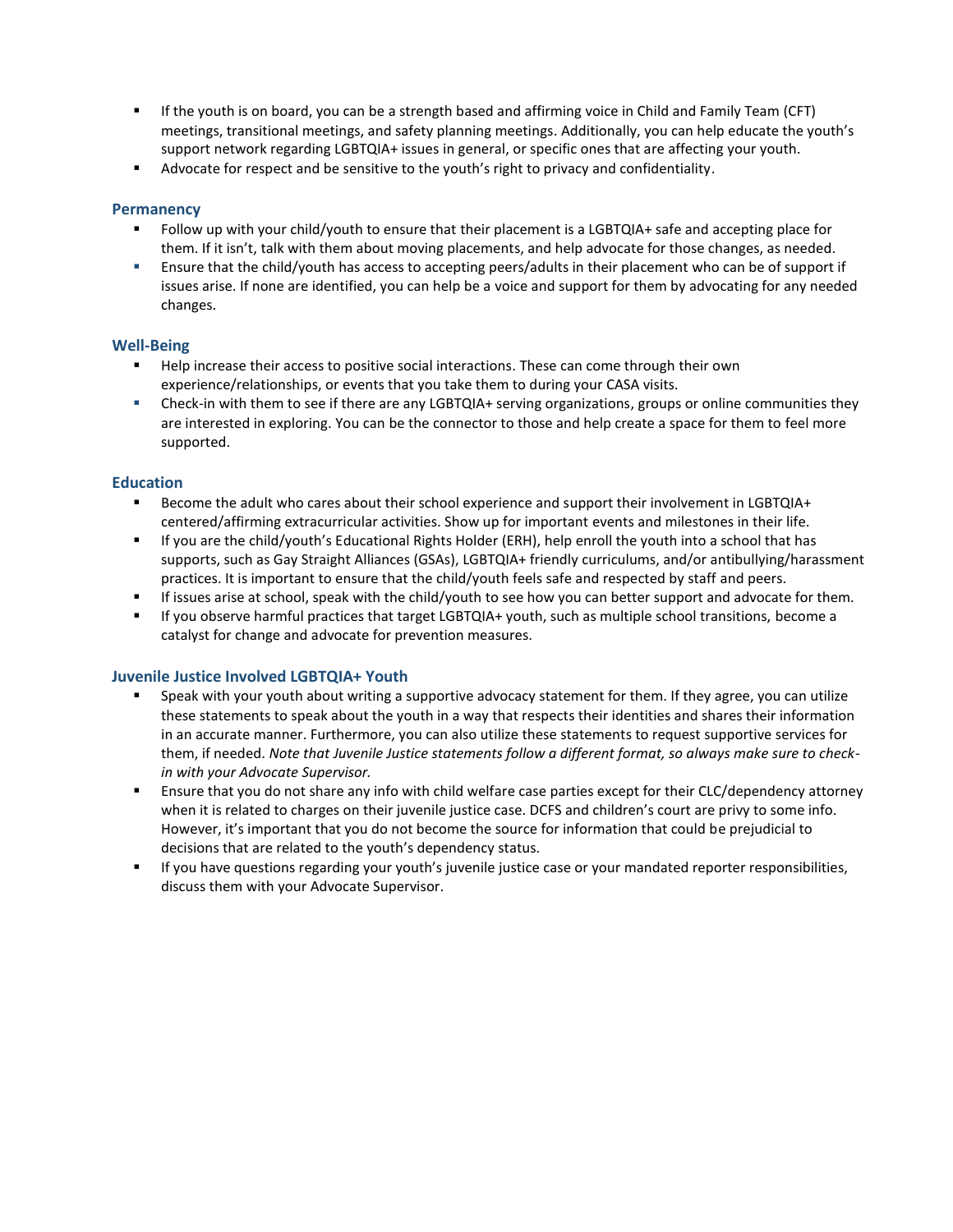# <span id="page-6-0"></span>LGBTQIA+ CASA Report Guidance



We acknowledge that writing your CASA report can sometimes be a little difficult or confusing. This is especially true when you're trying to figure out what information is and isn't appropriate to include. It's always important to keep in mind the youth's confidentiality and privacy rights as they relate to your youth's LGBTQIA+ identity. Therefore, here are a few tips and tricks that can help you along the way!

## **Quick Tips Before Writing Your Report**

- **E** Always make sure that, before sharing any LGBTQIA+ identifying information in your report, you received the youth's permission to do so.
- Make sure that the information you are sharing is actually relevant for the report.
	- $\circ$  Do not disclose health information about gender related/affirming treatments or medications unless it is absolutely necessary for your child/youth's advocacy and the youth has consented to the disclosure. This information should be explored on a case by case basis and discussed with your Advocate Supervisor as well as the child/youth. (*An example of an instance where a CASA can include such information is when they have the consent of the youth and if that young person is encountering a barrier with transportation/funding for treatment/medicine*)
- Respectfully ask your youth how they want to be referred to in the report and during the hearing (i.e. name, gender, and pronouns).
- **■** If the name, gender, and/or pronouns they use differ from their legal documents, acknowledge, honor, and use the name, gender identity, and pronouns that the youth uses.

Here's an example of how you would reference this at the beginning of your report, before the Case History section:

Youth identifies as non-binary and has requested that they be referred to with he/they pronouns,

and by the name Luca Brown. CASA's report will reflect this accordingly.



**[CLICK HERE FOR AN EXAMPLE OF A FULL CASA REPORT REQUESTING A NAME/GENDER MARKER CHANGE](https://casala.org/wp-content/uploads/2021/08/CASA-Example-Report-Gender-and-Name-Change-Rev.-8.5.2021.pdf)**

## **Quick Tips for the Dependency Hearing:**

- If you are attending a hearing online *via WebEx* and the youth has expressed wanting case parties (attorneys, judges, etc.) to use their chosen name/pronouns you can share these with the court via the chat function before their hearing is called or ask that the attorney share this.
- If you are attending a hearing *in person*, you can speak with case parties before the hearing directly to ensure that your young person's name/pronouns are used.

## **Guidance for CASAs Completing Essential History Reports**

**■** If you are writing an Essential History report, you will refer to the youth by the name, gender and pronouns they themselves are using at the time of the most recent document in the youth's case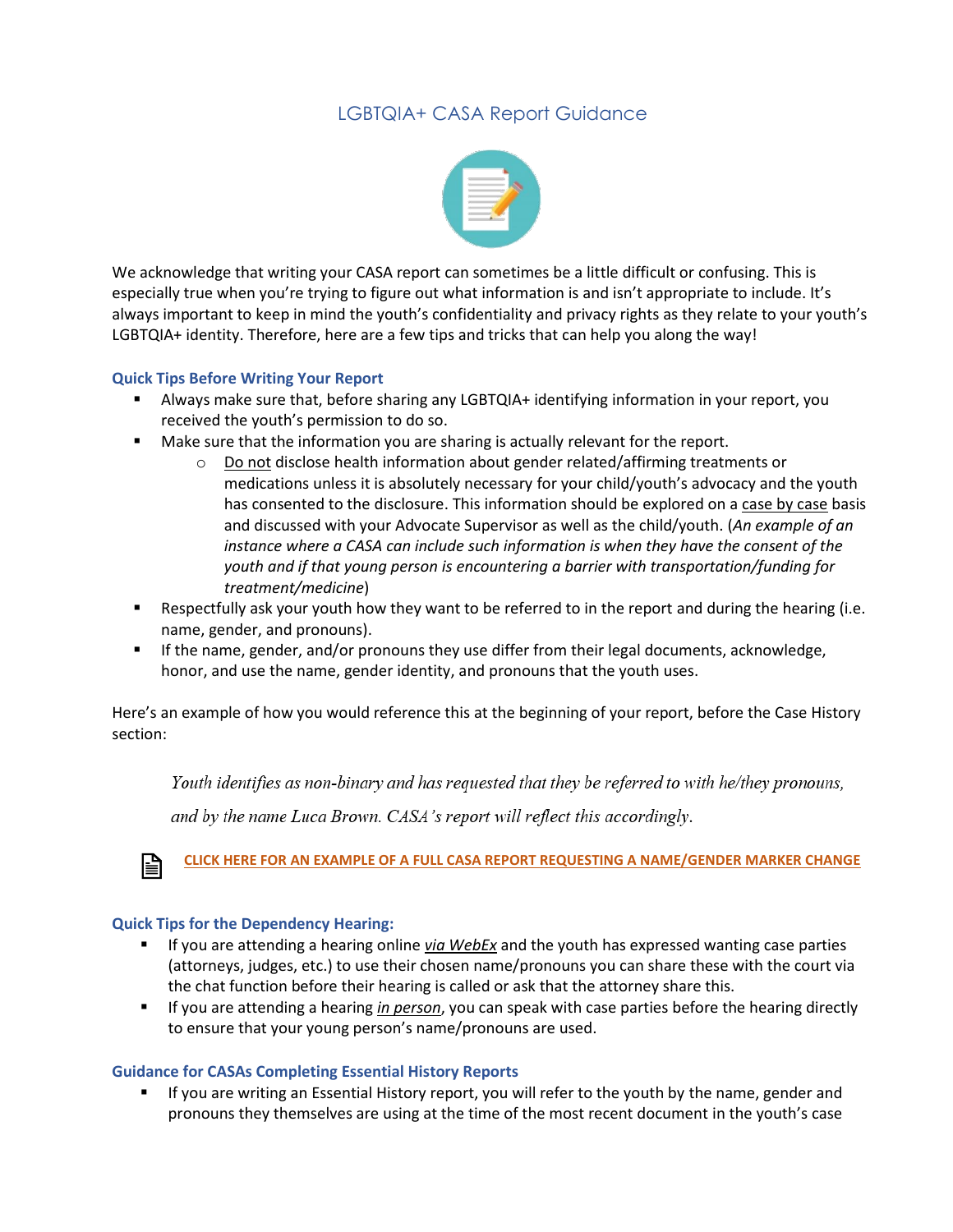file. You will reference it after the identifying information of the Essential History report. Here's an example:

*At the writing of this report, youth has identified as non-binary and has referred to themselves as Jade Gomez and with they/them pronouns. The Essential History report will reflect this accordingly.* 

## **Benefits**

■ When CASAs take the time to ensure that their youth is properly represented in their report, the way the youth wants to be, it fosters an environment of inclusivity that helps affirm their identity. When we show our youth the respect of identifying them correctly, it can reduce the adverse effects of social oppression.

# **Things to NOT DO When Writing Your Report**

- DO NOT make assumptions about your youth's identity. This can be triggering for the youth when they read your report. If you are not sure which pronouns the youth uses, use the youth's name or respectfully ask the youth.
- DO NOT refuse to represent the youth in the way they would like This includes referring to the youth based on their legal documents alone if the youth uses a different name or pronoun. Respect and use the name and identity terms that the youth uses.
- DO NOT include information in your report that the youth has shared with you in confidence. If it is unclear to you, make sure to double check with your youth.

Have more questions about your report? Email us at [LGBTQIAcommittee@casala.org](mailto:LGBTQIAcommittee@casala.org)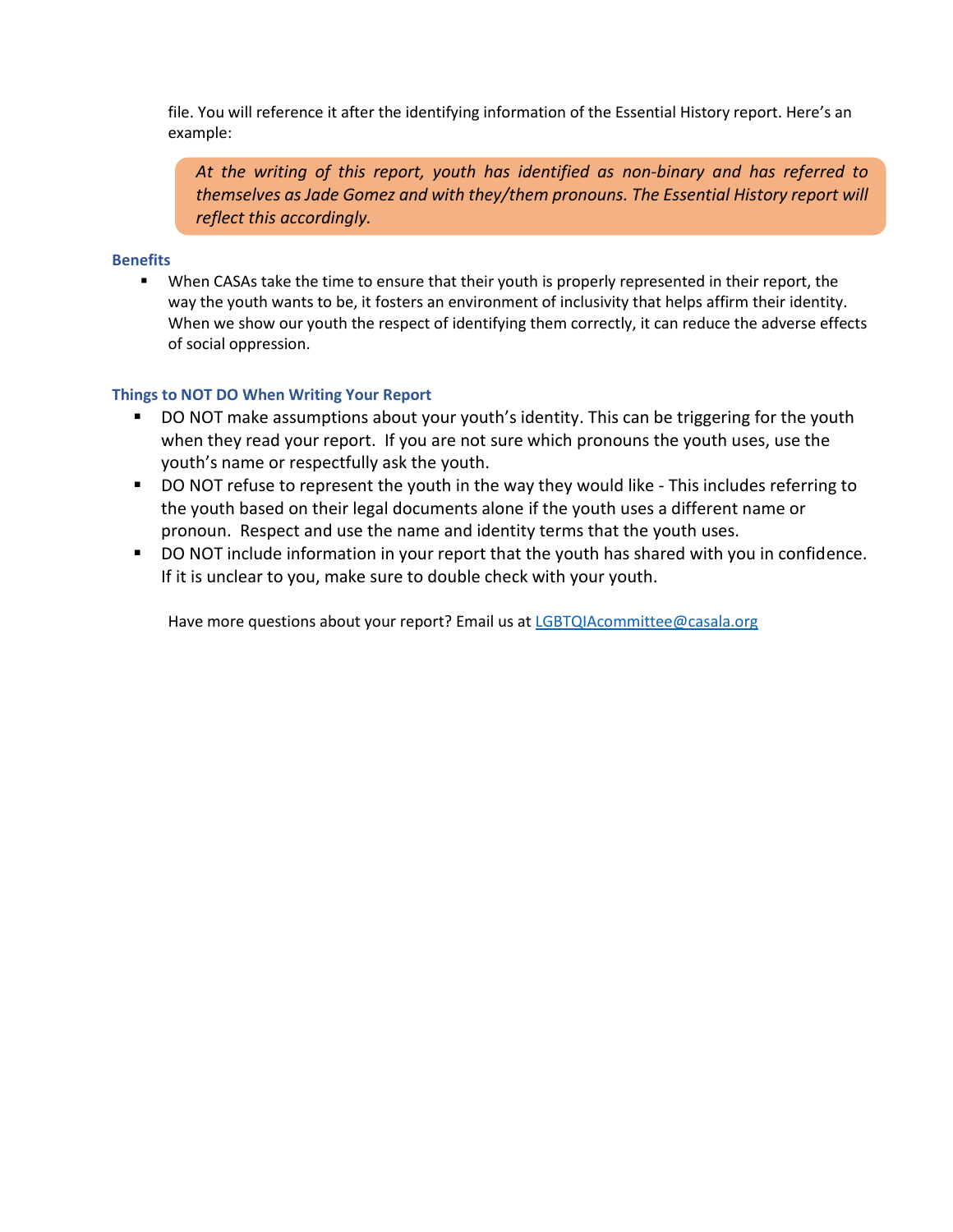# Resources for LGBTQIA+ Youth

<span id="page-8-0"></span>

It is crucial to remember that, before any support or advocacy is offered to an LGBTQIA+ youth, they must give you their expressed permission and agree to receive the support. The following resources are meant to help support your advocacy and your youth. If you have any questions regarding the resources or whether or not a resource is appropriate, make sure to consult with your Advocate Supervisor.

**Note:** Resources marked with an (\*) help provide support for Spanish speaking youth/families and resources that are marked with a  $(\bullet)$  are local/accessible to residents of the Antelope Valley.

<span id="page-8-1"></span>

|                                    | A lounge for teens, parents, and professionals to connect with one     |  |
|------------------------------------|------------------------------------------------------------------------|--|
| Gender Spectrum Lounge**           | another. Members can form their own groups and participate in our      |  |
|                                    | broader online community. Meet new people and connect with             |  |
|                                    | friends and colleagues online.                                         |  |
|                                    | TrevorSpace is an affirming international community for LGBTQ young    |  |
| TrevorSpace**                      | people ages 13-24.                                                     |  |
|                                    | A space online that is anonymous and confidential where you can        |  |
|                                    | connect with a trained LGBTQ peer support volunteer to have a          |  |
| Peer Chat <sup>•</sup>             | conversation about many different issues and concerns.                 |  |
|                                    |                                                                        |  |
|                                    | Trans Lifeline's Hotline is a peer support phone service run by trans  |  |
| Trans Lifeline*                    | people for our trans and questioning peers.                            |  |
|                                    | The LA LGBT Center offers safe, nurturing workshops for anyone who     |  |
| Coming Out Support Groups*         | is facing their own coming out process. Call 877-OUT-4-LIFE for        |  |
|                                    | recorded information and instructions for enrollment.                  |  |
|                                    | Los Angeles LGBT Center offers an education & empowerment              |  |
|                                    | program dedicated to serving Los Angeles' trans and gender             |  |
| Trans*Lounge                       | expansive community. Whether you need to embrace your true             |  |
|                                    | gender identity or share it with loved ones, these labs can help.      |  |
|                                    | GLBT Near Me houses the largest collection of LGBTQ resources. LGBT    |  |
| <b>GLBT Near Me*</b>               | members can find the closest social and support resources,             |  |
|                                    | community centers, youth groups, and much more.                        |  |
| <b>Trans Defense Fund</b>          | Trans Defense Fund LA provides trans individuals living in Los Angeles |  |
|                                    | with safety kits and self-defense classes.                             |  |
|                                    | Trans Latina Coalition LA provides a variety of support programs:      |  |
| <b>Trans Latina Coalition LA*</b>  | workforce development, re-entry, anti-violence, legal services,        |  |
|                                    | transitional housing, ESL classes, and a drop-in center.               |  |
|                                    | The Trans Wellness Center provides comprehensive resources and         |  |
|                                    | services for transgender and non-binary people. Offered supports       |  |
| <b>Trans Wellness Center*</b>      | include: medical and sexual health, youth focused, mental health,      |  |
|                                    | social support groups, legal services, housing, employment, clothing,  |  |
|                                    | among others.                                                          |  |
|                                    | The Aphrodite Project is a diverse group of people who are passionate  |  |
|                                    | about supporting the transgender youth community. Their mission is     |  |
|                                    | to empower and inspire the next generation to become advocates not     |  |
| The Aphrodite Project <sup>+</sup> | only for themselves, but for the world. CASA/LA currently has an       |  |
|                                    | ongoing partnership with The Aphrodite Project to offer make-up        |  |
|                                    | workshops to trans youth. For more information on supporting your      |  |
|                                    | youth in getting involved e-mail lgbtqia@casala.org.                   |  |
| The OUTreach Center <sup>+</sup>   | The OUTreach Center proudly serves the interests of                    |  |
|                                    | Lesbian, Gay, Bisexual, and Transgender people, their friends, and     |  |

# Peer to Peer Resources / Support Groups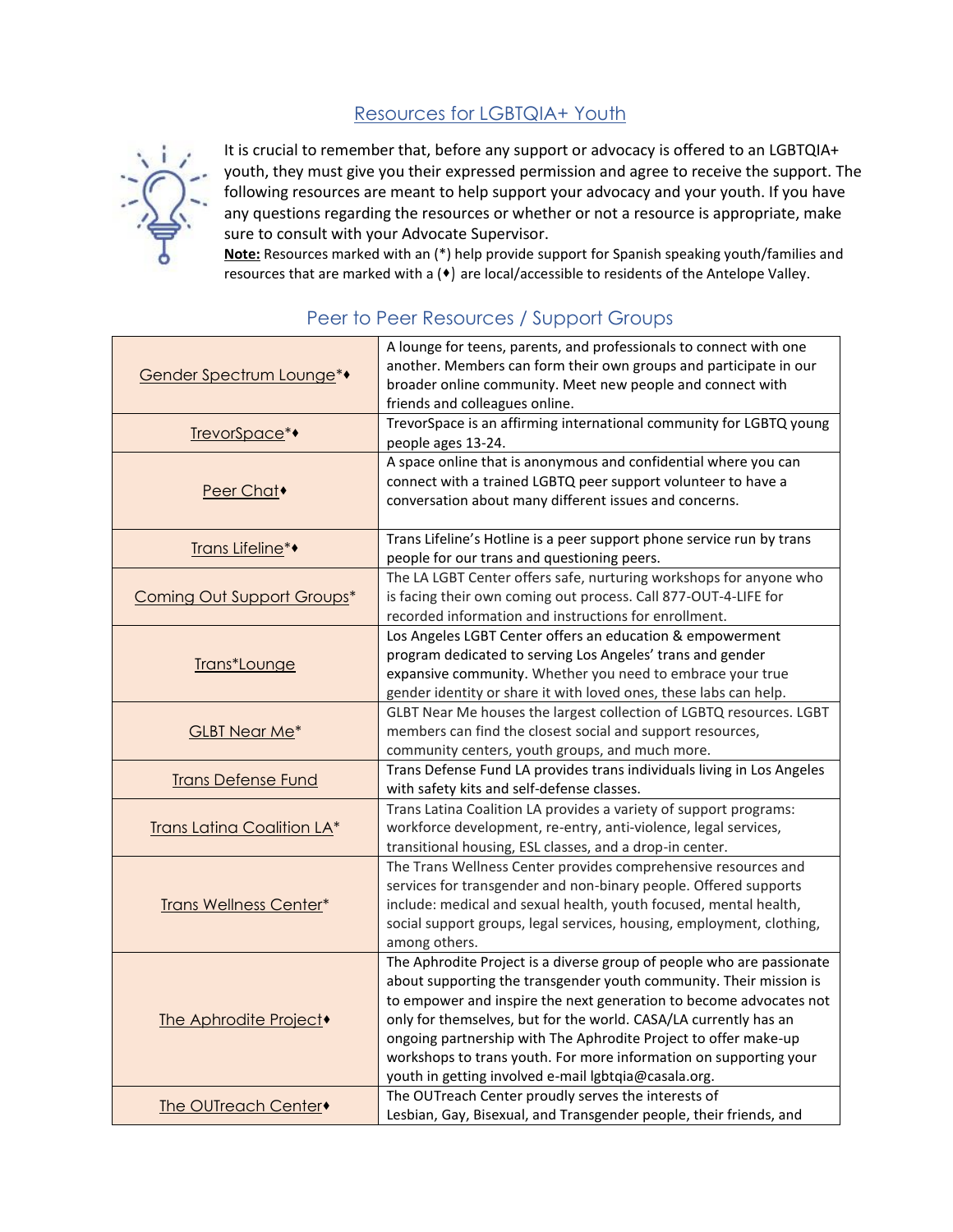|                                 | families living in the Antelope Valley. The Center seeks to achieve    |  |
|---------------------------------|------------------------------------------------------------------------|--|
|                                 | equality, understanding, and respect for the diversity of the Antelope |  |
|                                 | Valley LGBT community while also providing quality support services,   |  |
|                                 | events, and professional resources for the development and well-       |  |
|                                 | being of individuals and groups.                                       |  |
|                                 | The San Gabriel LGBTQ Center offers an array of programs that focus    |  |
| <b>San Gabriel Valley LGBTQ</b> | on peer support, community education, and community building.          |  |
| Center <sup>+</sup>             | Anyone interested can call their main line at 626-578-5772             |  |

# Mental Health

<span id="page-9-0"></span>

| LA LGBT Center Mental Health<br>Services* | The Los Angeles LGBT Center offers individual, couples, family, and<br>group therapy, as well as psychiatric care.                                                                                                                                                                                                                                                                                                                                                                                                                                          |
|-------------------------------------------|-------------------------------------------------------------------------------------------------------------------------------------------------------------------------------------------------------------------------------------------------------------------------------------------------------------------------------------------------------------------------------------------------------------------------------------------------------------------------------------------------------------------------------------------------------------|
| LGBTQ+ Clinic - The Alexis<br>Project*    | A partnership between The Alexis Arquette Family Foundation and<br>Violence Intervention Program (VIP) at the LAC+USC Medical Center.<br>The Alexis Project is an extension of VIP's hallmark medical, mental<br>health and support programs targeted at the LGBTQ+ population.<br>Queer youth can find safety at the Alexis Project with specialized<br>medical and mental health staff who understand their needs.                                                                                                                                        |
| Crisis Text Line**                        | Text HOME to 741741 from anywhere in the United States, anytime.<br>Crisis Text Line is here for any crisis. A live, trained Crisis Counselor<br>receives the text and responds, all from our secure online platform.<br>The volunteer Crisis Counselor will help you move from a hot moment<br>to a cool moment.                                                                                                                                                                                                                                           |
| NAMI HelpLine*                            | HelpLine volunteers are working to answer questions, offer support<br>and provide practical next steps. The NAMI HelpLine can be reached<br>Monday through Friday, 10 a.m. - 8 p.m., ET. Call 1-800-950-NAMI or<br>email info@nami.org                                                                                                                                                                                                                                                                                                                      |
| Talk to Someone Now**                     | If you're thinking about suicide, are worried about a friend or loved<br>one, or would like emotional support, the Lifeline network is available<br>24/7 across the United States. The Lifeline is available for everyone, is<br>free, and confidential. Call 1(800) 273-8255.                                                                                                                                                                                                                                                                              |
| We Exist at Tarzana Treatment<br>Centers* | We Exist is a program, through Tarzana Treatment Centers, which is<br>dedicated to expanding access and improving services for LGBTQI2S+<br>young folks and the people who care for them. We provide Support<br>groups for LGBTQI2-S Transition Age Youth and their<br>families/caregivers, Referrals to LGBTQ+ affirming services (therapy,<br>STI testing, legal services like name change, etc.), and Community<br>presentations and trainings on a number of topics that impact<br>LGBTQI2-S Youth. For more information email<br>WeExist@TarzanaTC.org |

# Physical Health

|                                 | A partnership between The Alexis Arquette Family Foundation and      |  |
|---------------------------------|----------------------------------------------------------------------|--|
|                                 | Violence Intervention Program (VIP) at the LAC+USC Medical Center.   |  |
| LGBTQ+ Clinic - The Alexis      | Primary care resources at the Alexis Project LGBTQ+ Clinic include:  |  |
| Project*                        | routine well child care, routine well adult care, sick visits,       |  |
|                                 | vaccinations, gender affirming hormone therapy, pubertal             |  |
|                                 | suppression therapy, and reproductive health services.               |  |
|                                 | The Los Angeles LGBT Center offers an array of health services, such |  |
| LA LGBT Center Health Services* | as: primary care services for men and women, HIV care, transgender a |  |
|                                 | health program, and sexual health and prevention services.           |  |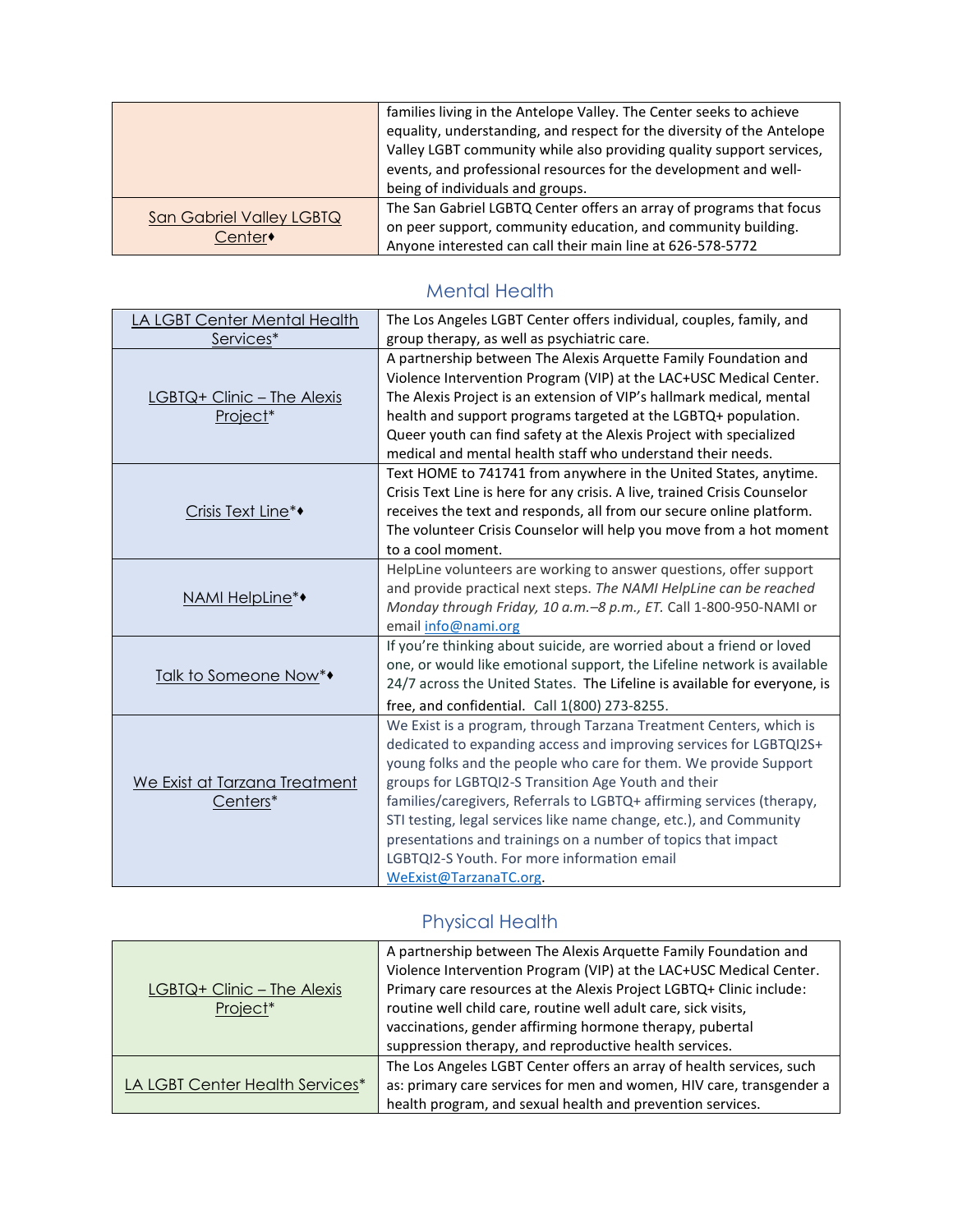| CDC*•                                                   | The Centers for Disease Control and Prevention (CDC) shares on its<br>Lesbian, Gay and Transgender Health page different resources,<br>networks and supports, organized by state, for people who are                                                                                                                                                                                                                                                                                                                                                                                                                                                                                                                                                                                                                                                                                                                                                                                                       |  |  |
|---------------------------------------------------------|------------------------------------------------------------------------------------------------------------------------------------------------------------------------------------------------------------------------------------------------------------------------------------------------------------------------------------------------------------------------------------------------------------------------------------------------------------------------------------------------------------------------------------------------------------------------------------------------------------------------------------------------------------------------------------------------------------------------------------------------------------------------------------------------------------------------------------------------------------------------------------------------------------------------------------------------------------------------------------------------------------|--|--|
|                                                         | LGBTQIA+.                                                                                                                                                                                                                                                                                                                                                                                                                                                                                                                                                                                                                                                                                                                                                                                                                                                                                                                                                                                                  |  |  |
|                                                         | <b>Clinics</b>                                                                                                                                                                                                                                                                                                                                                                                                                                                                                                                                                                                                                                                                                                                                                                                                                                                                                                                                                                                             |  |  |
| UCLA Gender Health Program*                             | To provide healthcare for people who are transgender or gender<br>diverse that is sensitive to everyone's individual needs. Everyone's<br>journey is unique. At UCLA we recognize that every person requires<br>something different and we want to get to know you so that we can<br>take care of the whole you.<br>Location<br>Multiple facilities across LA County<br>Contact<br>Program Care Coordinator                                                                                                                                                                                                                                                                                                                                                                                                                                                                                                                                                                                                |  |  |
|                                                         | (310) 267-4334                                                                                                                                                                                                                                                                                                                                                                                                                                                                                                                                                                                                                                                                                                                                                                                                                                                                                                                                                                                             |  |  |
| Los Angeles LGBT Center,<br>Transgender Health Program* | Medical services: LGBT Center's medical providers specialize in the<br>care of transgender women and men and provide the expert<br>treatment and consultation that you deserve. In addition to a full<br>range of primary care services, our Program providers offer: Hormone<br>therapy, including education and management Pre- and post- surgical<br>care Trans-sensitive pap smears, pelvic exams, and prostate exams At<br>the Center, you also have the benefit of providers work as one team<br>and under one roof, so if you need counseling, your doctor can<br>consult with a Center therapist about your situation, just as your<br>doctor can consult with Center pharmacists, nutritionists, and other<br>relevant staff about your unique needs. We accept Medi-Cal,<br>Medicare, most major insurance plans, and some HMOs. If you are<br>uninsured, we can help you get insurance through Covered California<br>or determine your eligibility for medical and drug assistance<br>programs. |  |  |
|                                                         | Location<br>1625 N. Schrader Blvd. Los Angeles, CA 90028-6213                                                                                                                                                                                                                                                                                                                                                                                                                                                                                                                                                                                                                                                                                                                                                                                                                                                                                                                                              |  |  |
|                                                         | Contact<br>(323) 993-7500                                                                                                                                                                                                                                                                                                                                                                                                                                                                                                                                                                                                                                                                                                                                                                                                                                                                                                                                                                                  |  |  |
| <b>St. John's Transgender Health</b><br>Program         | Transgender health services in a safe and welcoming environment<br>where you are free to be yourself. Also, holds monthly free name and<br>gender marker change clinics. You will receive guidance and<br>information on how to fill out and file your paperwork.                                                                                                                                                                                                                                                                                                                                                                                                                                                                                                                                                                                                                                                                                                                                          |  |  |
|                                                         | Locations<br>Warner Traynham Clinic<br>326 W. 23rd Street, Los Angeles CA 90007"                                                                                                                                                                                                                                                                                                                                                                                                                                                                                                                                                                                                                                                                                                                                                                                                                                                                                                                           |  |  |
|                                                         | <b>Williams Health Center</b><br>808 W 58th Street, Los Angeles, CA, 90037                                                                                                                                                                                                                                                                                                                                                                                                                                                                                                                                                                                                                                                                                                                                                                                                                                                                                                                                 |  |  |
|                                                         | Contact<br>Rizi Timane, LCSW, PhD. Transgender Health Program Manager<br>(323) 541-1600 ext. 1068                                                                                                                                                                                                                                                                                                                                                                                                                                                                                                                                                                                                                                                                                                                                                                                                                                                                                                          |  |  |
| <b>Gender Wellness of Los Angeles</b>                   | Gender Wellness of Los Angeles (GWLA) provides counseling for the<br>transgender community and their families at any point of the journey                                                                                                                                                                                                                                                                                                                                                                                                                                                                                                                                                                                                                                                                                                                                                                                                                                                                  |  |  |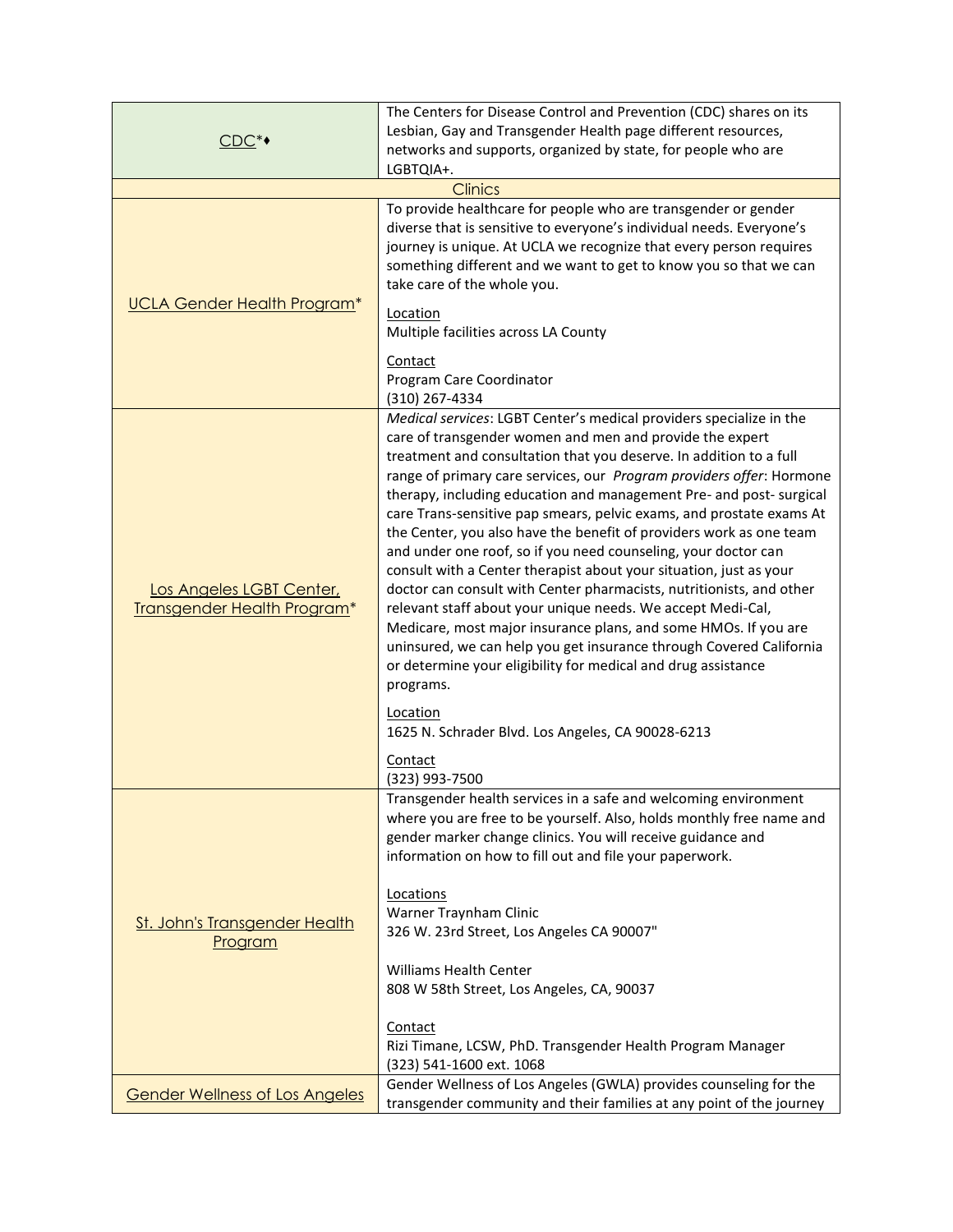|                                                                       | (one-on-one therapy for transgender and gender-nonconforming<br>adults; one-on-one therapy for adults coping with issues related -<br>but not limited - to sexual orientation; couples therapy, child and<br>adolescent therapy, counseling via Skype and FaceTime), group<br>therapy, on site academic and corporate orientation. Provides<br>sensitivity training to companies seeking to expose its workforce to -<br>and align itself better with - the transgender community.<br>Location                                                                                                                                                                                                                                        |
|-----------------------------------------------------------------------|---------------------------------------------------------------------------------------------------------------------------------------------------------------------------------------------------------------------------------------------------------------------------------------------------------------------------------------------------------------------------------------------------------------------------------------------------------------------------------------------------------------------------------------------------------------------------------------------------------------------------------------------------------------------------------------------------------------------------------------|
|                                                                       | 11340 W Olympic Blvd Los Angeles, California 90064<br>Contact                                                                                                                                                                                                                                                                                                                                                                                                                                                                                                                                                                                                                                                                         |
|                                                                       | (310) 478-0411                                                                                                                                                                                                                                                                                                                                                                                                                                                                                                                                                                                                                                                                                                                        |
|                                                                       | The Cedars-Sinai program is available to all patients seeking gender-<br>affirming surgery and healthcare, including those covered by Medi-Cal<br>and Medicare. Our program includes specialists and experts in:                                                                                                                                                                                                                                                                                                                                                                                                                                                                                                                      |
| <b>Cedars Sinai Transgender</b><br><b>Surgery and Health Program</b>  | Patient education, Comprehensive male-to-female and female-to-<br>male gender-affirming surgeries, Complex revision surgeries, Urologic<br>surgery, Plastic surgery, Otolaryngology (ear, nose, throat and facial)<br>surgery, Hysterectomy, Colorectal reconstructive surgery, Radiology<br>diagnostic and surgical planning, Adolescent medicine, Geriatric<br>transgender medical and surgical care, Infectious disease care/HIV<br>specialty care, Vocal cord and speech therapy, Dermatology and<br>permanent hair removal, Fertility preservation<br>Hormone management, Comprehensive gender-affirming care for<br>adolescents, Mental health and psychiatry services, Internal medicine,<br>primary care and family medicine. |
|                                                                       | Location<br>8635 W. 3rd St., Suite 1070W Los Angeles, CA 90048                                                                                                                                                                                                                                                                                                                                                                                                                                                                                                                                                                                                                                                                        |
|                                                                       | Contact<br>(310) 423-1500   1-800-CEDARS-1   (1-800-233-2771)                                                                                                                                                                                                                                                                                                                                                                                                                                                                                                                                                                                                                                                                         |
| <b>CHLA's Center for TransYouth</b><br><b>Health and Development*</b> | Gender-affirming medical treatment and mental health services;<br>Family support services and linkage to outside resources; Case<br>management services, including assistance with legal name and<br>gender marker changes; Peer Support groups; Sexual health<br>education including groups, one-on-one navigation services and<br>HIV/STD (Sexually Transmitted Disease) screening and treatment;<br>Access to PEP (Post Exposure Prophylaxis) and PrEP (Pre-Exposure<br>Prophylaxis) for HIV prevention.                                                                                                                                                                                                                           |
|                                                                       | Location<br>5000 W. Sunset Blvd, 4 <sup>th</sup> Floor Los Angeles, CA 90027                                                                                                                                                                                                                                                                                                                                                                                                                                                                                                                                                                                                                                                          |
|                                                                       | Contact<br>(323) 361-5372                                                                                                                                                                                                                                                                                                                                                                                                                                                                                                                                                                                                                                                                                                             |
| Kaiser Permanente Southern<br>California Transgender<br>Services*     | Care management (coordinating care and assisting members through<br>surgical process); Endocrinology (providing endocrinology services to<br>transgender members, including hormone therapy; pediatric<br>endocrinologists with experience and training in treating gender<br>nonbinary youth, including hormone blockers and hormone therapy);<br>Gynecologic services (routine gynecologic care, postoperative care,<br>hysterectomy, oophorectomy), Transition Pathways Clinic (specialized<br>medical clinic for transgender and non-binary patients to address all                                                                                                                                                               |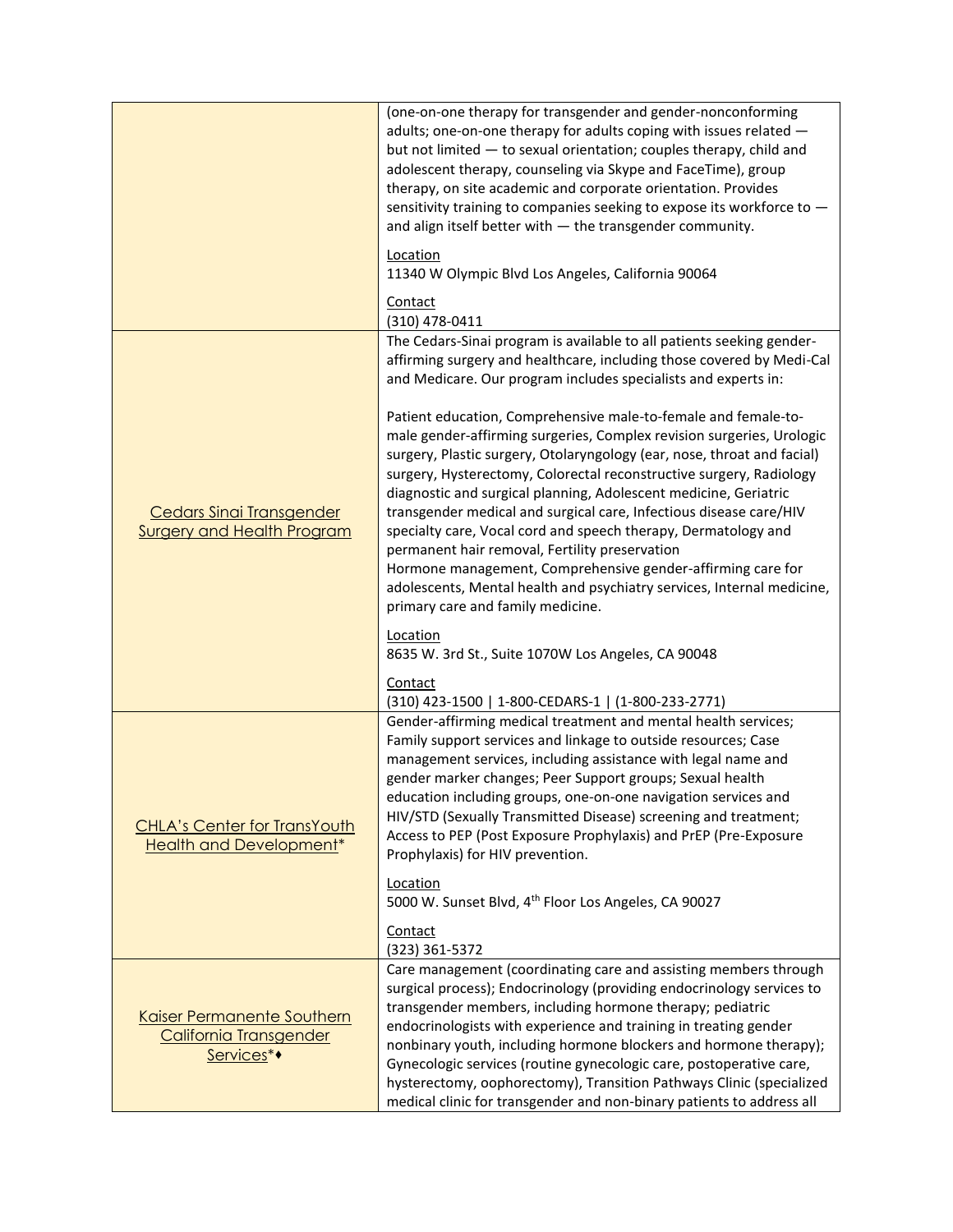|                                                                        | phases of transition, including hormone therapy and preventive<br>medicine), primary care, mental health services (individual, group,<br>spouse/parent)                                                                          |  |  |
|------------------------------------------------------------------------|----------------------------------------------------------------------------------------------------------------------------------------------------------------------------------------------------------------------------------|--|--|
|                                                                        | Location<br>Kaiser Permanente Southern California Transgender Services are<br>offered at many locations in the Southern California Region. To<br>schedule an appointment with a provider, call your local medical<br>center.     |  |  |
|                                                                        | Contact<br>(323) 857-3818                                                                                                                                                                                                        |  |  |
| <b>Trans Services, LGBTQ Center of</b><br>Long Beach   Trans Services* | Social & support groups, HIV+STI screening, support services for<br>people living with HIV, mental health counseling, legal services, family<br>support, Trans-Verse (social and support group for young people ages<br>$16-24)$ |  |  |
|                                                                        | Location<br>2017 E. 4 <sup>th</sup> Street, Long Beach, CA 90814                                                                                                                                                                 |  |  |
|                                                                        | Contact<br>(562) 434-4455                                                                                                                                                                                                        |  |  |
|                                                                        | Counseling for individuals and couples, counseling for children,<br>adolescents, and they families, support groups. (Épanoui is a summer<br>program for transfeminine youth ages 10-12)                                          |  |  |
| Los Angeles Gender Center*                                             | Location<br>1923 Westwood Blvd, Los Angeles, CA 90025                                                                                                                                                                            |  |  |
|                                                                        | Contact<br>(310) 475-8880                                                                                                                                                                                                        |  |  |

# Legal Resources

<span id="page-12-0"></span>

| Los Angeles LGBT Center Legal<br>Services* | The Los Angeles LGBT Center is the nation's largest community-based<br>provider of LGBT-related legal services. They serve the legal needs of<br>all LGBT people with a special focus on survivors of violence,<br>undocumented immigrants, and transgender people.  |
|--------------------------------------------|----------------------------------------------------------------------------------------------------------------------------------------------------------------------------------------------------------------------------------------------------------------------|
| Lambda Legal*                              | Lambda Legal is a nonprofit national organization committed to<br>achieving full recognition of the civil rights of lesbians, gay men,<br>bisexuals, transgender people and everyone living with HIV through<br>impact litigation, education and public policy work. |

# LA County Related Resources

<span id="page-12-1"></span>

| <b>DCFS Office of Equity</b><br>LGBTQQIA2S+ Program** | The Office of Equity will lead efforts for oversight and management of<br>ending disparities within the foster care system. In addition, the Office<br>of Equity will target racial disproportionality and marginalization, the<br>unique needs of African-American, Latino, and LGBTQ youth and<br>families, the empowerment of women and girls, the engagement of<br>fathers, support of relative caregivers, and tackle disparities<br>throughout all LA County communities. The Office of Equity will also<br>identify opportunities to reduce implicit bias within the workforce,<br>and actively engage stakeholders, experts in the field, and individuals<br>with lived experience to inform and implement strategies to arrive at<br>lasting change for LA County's foster youth. |
|-------------------------------------------------------|--------------------------------------------------------------------------------------------------------------------------------------------------------------------------------------------------------------------------------------------------------------------------------------------------------------------------------------------------------------------------------------------------------------------------------------------------------------------------------------------------------------------------------------------------------------------------------------------------------------------------------------------------------------------------------------------------------------------------------------------------------------------------------------------|
|-------------------------------------------------------|--------------------------------------------------------------------------------------------------------------------------------------------------------------------------------------------------------------------------------------------------------------------------------------------------------------------------------------------------------------------------------------------------------------------------------------------------------------------------------------------------------------------------------------------------------------------------------------------------------------------------------------------------------------------------------------------------------------------------------------------------------------------------------------------|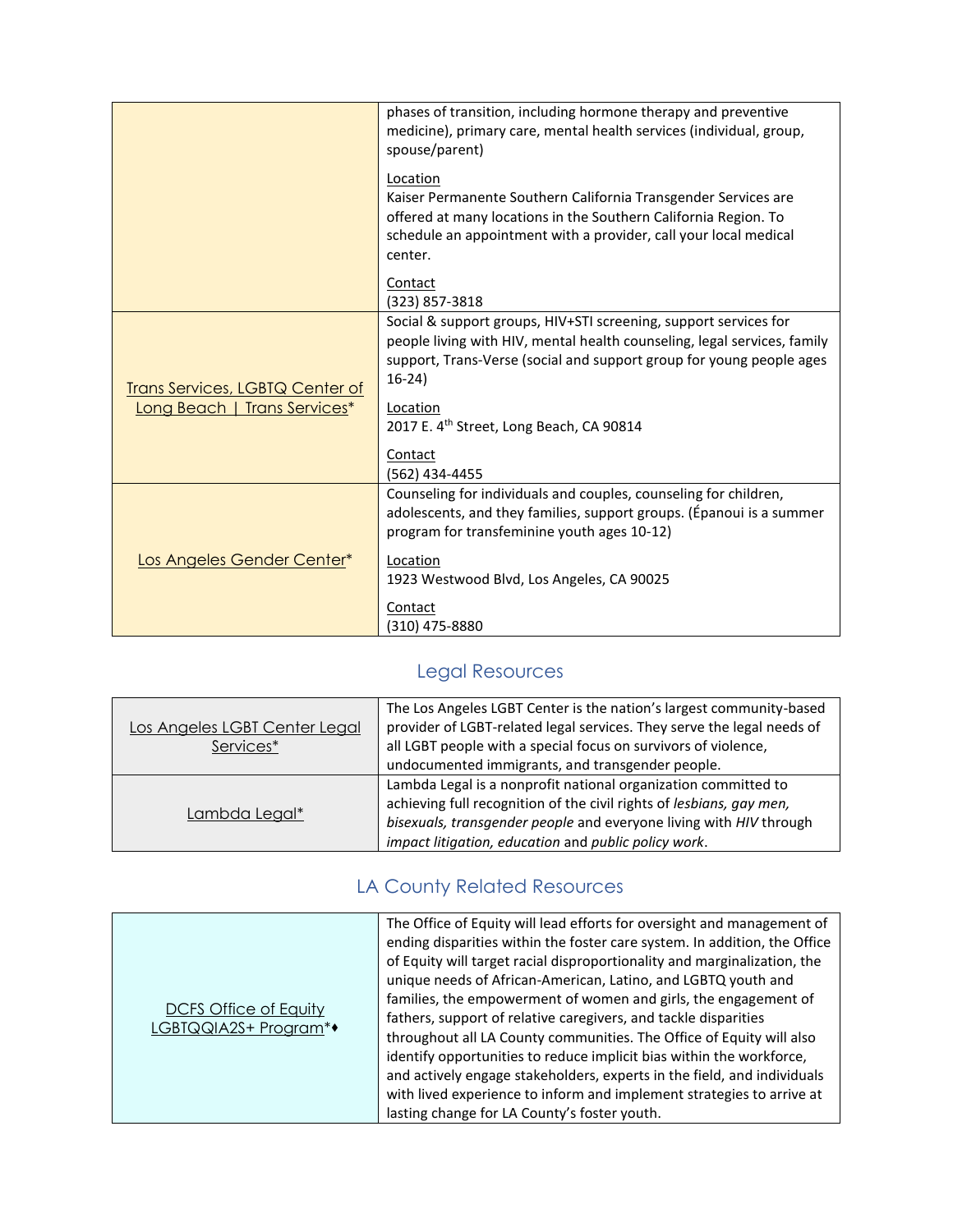|                                                                | Contact:<br>Jamie Estrada, LGBTQQIA2S+ Program Manager<br>٠<br>estraja@dcfs.lacounty.gov   323-821-3578                                                                                                                                                                                                                                                                                                                                                                                                                                                                                                                                                                                                   |  |  |
|----------------------------------------------------------------|-----------------------------------------------------------------------------------------------------------------------------------------------------------------------------------------------------------------------------------------------------------------------------------------------------------------------------------------------------------------------------------------------------------------------------------------------------------------------------------------------------------------------------------------------------------------------------------------------------------------------------------------------------------------------------------------------------------|--|--|
| DCFS Youth Ombudsman<br>Office*                                | The LA DCFS Youth Ombudsman Office is for young people who have<br>questions, comments, or complaints. Youth must contact the office<br>directly to seek their support on their case.<br>Contact:<br>Phone: 877-694-5741 (877-MY ILP 411) or (213) 351-5720<br>٠<br>Fax: (213) 487-4431<br>٠<br>E-mail: pinquiries@dcfs.lacounty.gov<br>٠                                                                                                                                                                                                                                                                                                                                                                 |  |  |
| LA County STRTP Ombudsman**                                    | The STRTP ombudsmen is a personal rights advocate for youth placed<br>in Short-Term Residential Therapeutic Programs (STRTPs) by the Los<br>Angeles County Department of Children and Family Services. They<br>provide an informal and confidential process to help youth resolve<br>concerns while in group placement.<br>Contact:<br>Michelle Day, Ombudsperson for Youth in STRTPs<br>Department of Auditor-Controller<br>Office: 213-253-0117   Cell: 213-476-2392<br>E-mail: mday@auditor.lacounty.gov<br>Michelle Lucarelli-Beltran, Ombudsperson for Youth in<br>٠<br><b>STRTPs</b><br>Department of Auditor-Controller<br>Phone: (213) 342-5755<br>Email: mlucarelli-beltran@auditor.lacounty.gov |  |  |
| LA County Probation<br>Department Office of the<br>Ombudsman** | The Office of the Ombudsman is a confidential, informal and neutral<br>resource. Probation clients, their families and the community at large<br>can seek assistance with their concerns related to service delivery,<br>policies, and/or procedures. As an information fact finder and<br>consultant, the Ombudsman is not responsible for due process but<br>can initiate investigations of complaints. The Ombudsman assists in<br>achieving efficiency and justice by ensuring that a thorough and<br>complete investigation is conducted.<br>Contact:<br>$\blacksquare$<br>Toll Free:<br>1 (877) 822-322<br>TDD 1 (844) 303-4911<br>Email:<br>٠<br>Ombudsman@probation.lacounty.gov                  |  |  |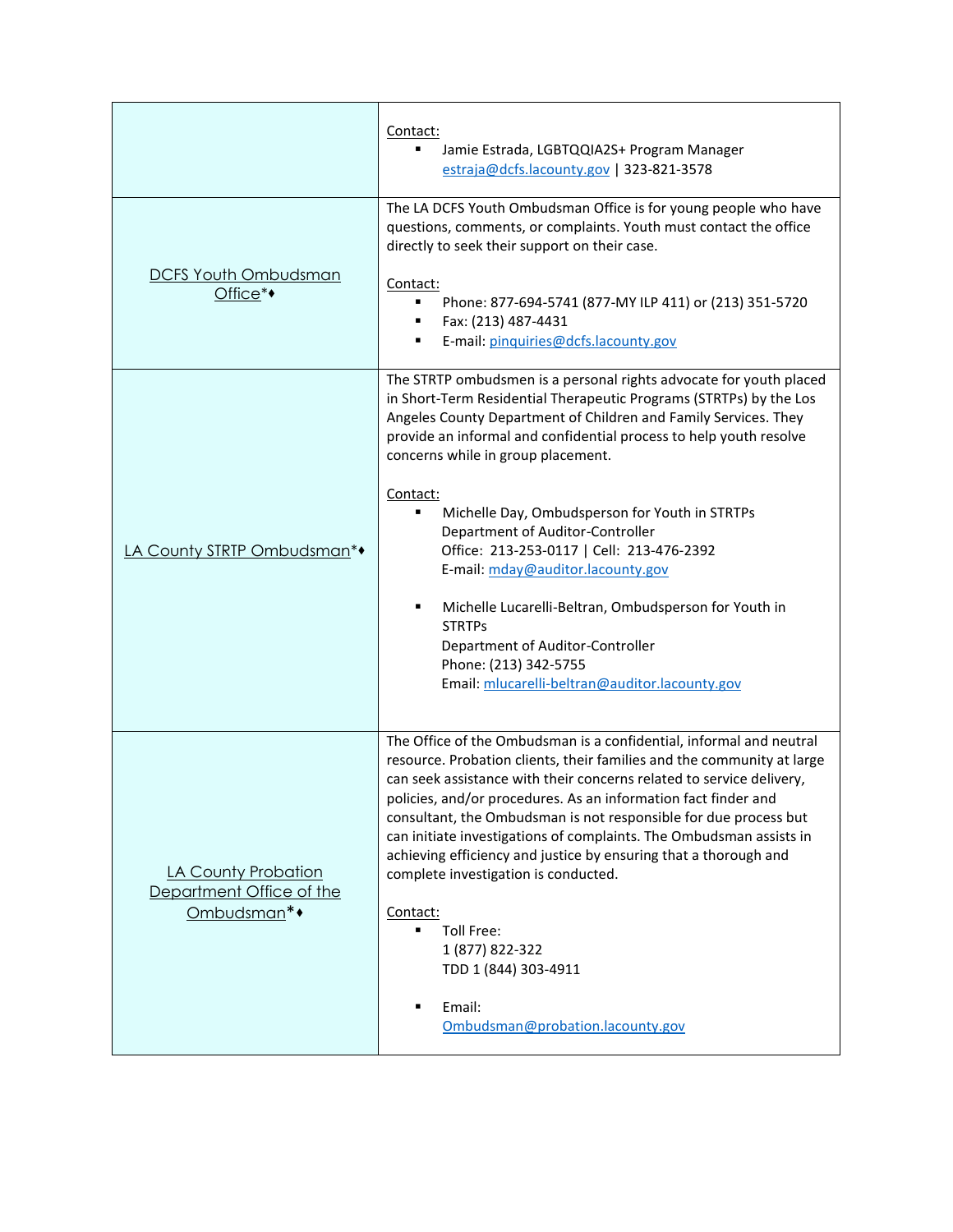# **Want more resources?**

# **Have feedback on the support that these LGBTQIA+ resources provided?**

# **Use Muut!**

**[Muut](https://www.muut.com/CASA-FORUM)** is an easy to use forum/discussion board website to connect CASAs. You can explore resources for your youth, write notes on the support the resources provided to your young person, as well as talk to other CASAs who support LGBTQIA+ youth!

| CASA                            | CASA<br>Court Appointed Special Advocates<br><b>R CHILDREN</b> |                                   |                                                                                                                                                                                                     |                                                                 |
|---------------------------------|----------------------------------------------------------------|-----------------------------------|-----------------------------------------------------------------------------------------------------------------------------------------------------------------------------------------------------|-----------------------------------------------------------------|
|                                 | <b>CASA OF LOS ANGELES</b>                                     |                                   |                                                                                                                                                                                                     |                                                                 |
|                                 | A My feed                                                      | <b>O</b> All posts                | Q Search                                                                                                                                                                                            | rachelcue $\blacktriangledown$                                  |
|                                 | Start a new topic                                              |                                   | ← Collapse all                                                                                                                                                                                      | Channels Edit<br><b>READ THIS FIRST:)</b><br>Camps<br>Services  |
|                                 | supervisor.                                                    | rachelcue Admin 9h In General ♥ 1 | Make sure you're getting the CASA Buzz newsletter!<br>A new October newsletter is out with tons of great info! Please make<br>sure you're getting the newsletter. If you're not, check in with your | Transitioning Age Youth<br>Needs<br>School<br>LGBTQ+<br>General |
| https://muut.com/casa-forum/#!/ |                                                                |                                   |                                                                                                                                                                                                     | Programs                                                        |

Questions? Email the CASA Forum Administrator Rachel Quaintance at [rquaintance@advocatecasala.org](mailto:rquaintance@advocatecasala.org)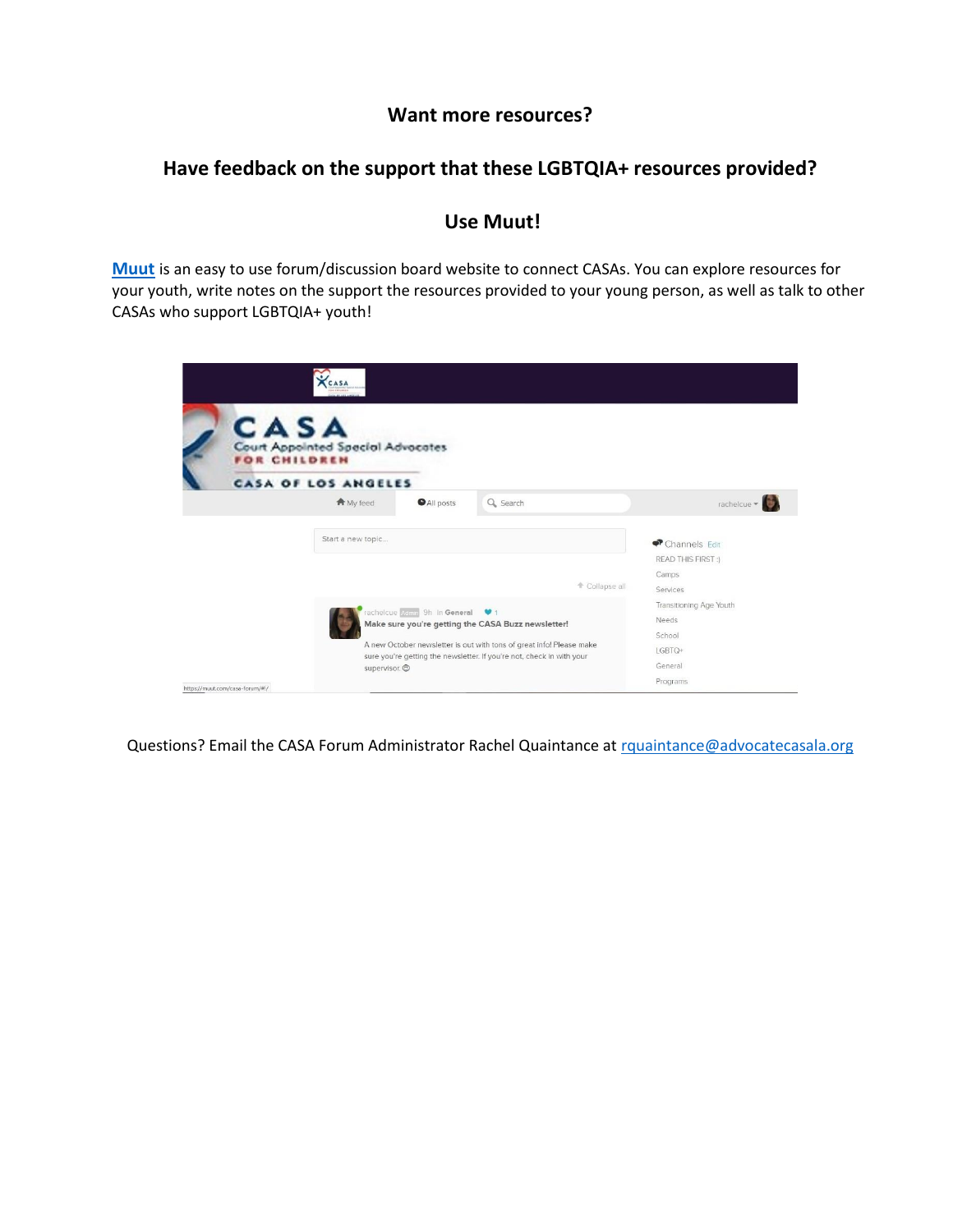## LGBTQIA+ Holidays

<span id="page-15-0"></span>**January**  $27<sup>th</sup>$ 



#### July (cont.)  $16<sup>th</sup>$

International Drag Day

 $28<sup>th</sup>$ Stonewall Uprising Anniversary

August No known holidays for this moth

> **September**  $23rd$ Celebrate Bisexuality Day

**October** (LBGTQIA+ History Month)

 $11^{\text{th}}$ National Coming Out Day

 $12^{th}$ Remembering Matthew Shepard

 $17<sup>th</sup>$ International Pronouns Day

3<sup>rd</sup> Thursday of October | Spirit Day (Exact dates vary every year)

> $20^{th} - 26^{th}$ Asexuality Awareness Week (Exact dates vary every year)

 $26<sup>th</sup>$ Intersex Awareness Day

## **November**

8 th Intersex Day of Remembrance

2<sup>nd</sup> Week of November Transgender Awareness Week (Exact dates vary every year)

20th Transgender Day of Remembrance

## **December**

1 st World AIDS Day  $10<sup>th</sup>$ Pansexual Pride

Holocaust Remembrance Day

# **February**

7 th National Black HIV/AIDS Awareness Day

 $15^{th} - 21^{st}$ Aromantic Spectrum Awareness Week

## **March**

 $22nd - 26^{th}$ National LGBTQIA+ Health Awareness Week

 $31<sup>st</sup>$ International Transgender Day of Visibility

# **April**

 $17<sup>th</sup>$ Day of Silence

 $26<sup>th</sup>$ Lesbian Visibility Day

# **May**

 $17<sup>th</sup>$ International Day Against Homophobia, Transphobia, and Biphobia

> 19th Agender Pride

22nd Harvey Milk Day

24th Pansexual and Panromantic Visibility Day

> June (LGBTQIA+ Pride Month)

 $12^{th}$ Pulse Night of Remembrance

 $26<sup>th</sup>$ US Legalization of Same-Sex Marriage Anniversary

# July

 $14<sup>th</sup>$ International Non-Binary People's Day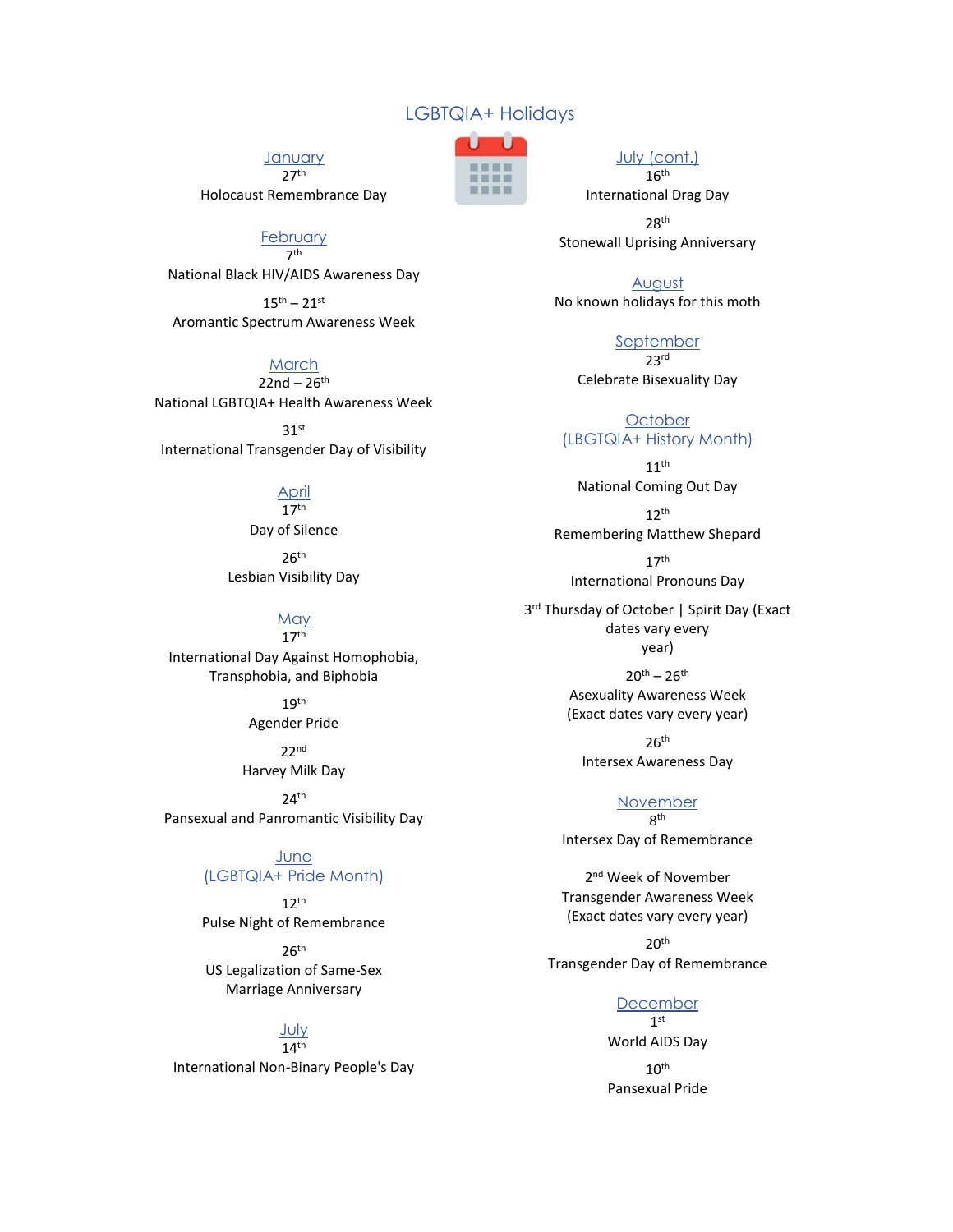# Understanding LGBTQIA+ Terms

<span id="page-16-0"></span>The letters above are what the CASA/LA LGBTQIA+ Committee uses. You may find that our acronym differs from other versions/interpretations. That is okay. As you develop a working vocabulary relating to relevant topics in LGBTQIA+ communities, recognizing how acronyms and terms can evolve and grow will help you more effectively understand the language used in discussions regarding queer issues.

The seven terms we list below are brush-strokes. Each contains links to an entry that explores it more fully within this guide. **When supporting others, we want to always let them share the terms they use for themselves and then actually use them.** Listening and being open to discussing the topics that have a greater effect on others than they have on you (*particularly if they make you feel uncomfortable*) is a good step toward becoming more culturally humble and opening the door toward becoming an ally.

This Glossary and the Umbrella Terms section that follows is not all-inclusive, nor do these definitions fully explore the nuance of each word or the history of their usage. However, they have been gathered and expanded upon from a variety of relevant sources. You are strongly encouraged to familiarize yourself with these terms, and to take time to explore them in a more expansive way.

## **Lesbian | Gay | Bisexual | Transgender | Queer/Questioning | Intersex | Agender/Asexual**

*Lesbian:* An individual who identifies their own gender as a woman who is attracted to individuals of the same or similar gender. Learn more. Se[e Lesbian](#page-28-0) in Umbrella Terms.

*Gay:* An individual of any gender who is attracted to individuals of the same gender. See [Gay](#page-27-0) in Umbrella Terms.

*Bisexual:* An individual who is attracted to individuals of the same gender and a different gender or genders. Se[e Bisexual/Bi+](#page-25-0) in Umbrella Terms.

*Transgender:* An individual whose gender identity or expression differs from what is typically associated with the gender they were assigned at birth. Learn more. Se[e Transgender](#page-21-0) in the Glossary.

*Queer:* An individual that falls outside of and/or rejects cultural norms about sexuality, gender identity, and expression. Se[e Queer](#page-20-1) in the Glossary.

*Intersex:* A difference in chromosomes, gonads, hormones, internal sex organs, and/or external sexual anatomy that is outside the binary patterns of male or female. These differences are naturally occurring sex variations and are not medical problems. See [Intersex](#page-20-0) in the

> *Questioning:* An individual who is unsure about or exploring their own sexual orientation, gender identity, or gender expression (SOGIE). See [Questioning](#page-21-1) in the Glossary.

Glossary.

## *Agender:* A person

without gender identity, or with a gender identity that is neutral. See [Agender](#page-17-0) in the Glossary.

*Asexual:* An individual who doesn't experience or experiences very little sexual attraction. See [Asexual](#page-16-1) in the Glossary.

**A-Spec / A-Spectrum:** *See (or click on[\) A-Spec](#page-24-0) in Umbrella Terms.*

<span id="page-16-1"></span>**Ace/Asexual:** *See (or click on[\) A-Spec](#page-24-0) in Umbrella Terms.*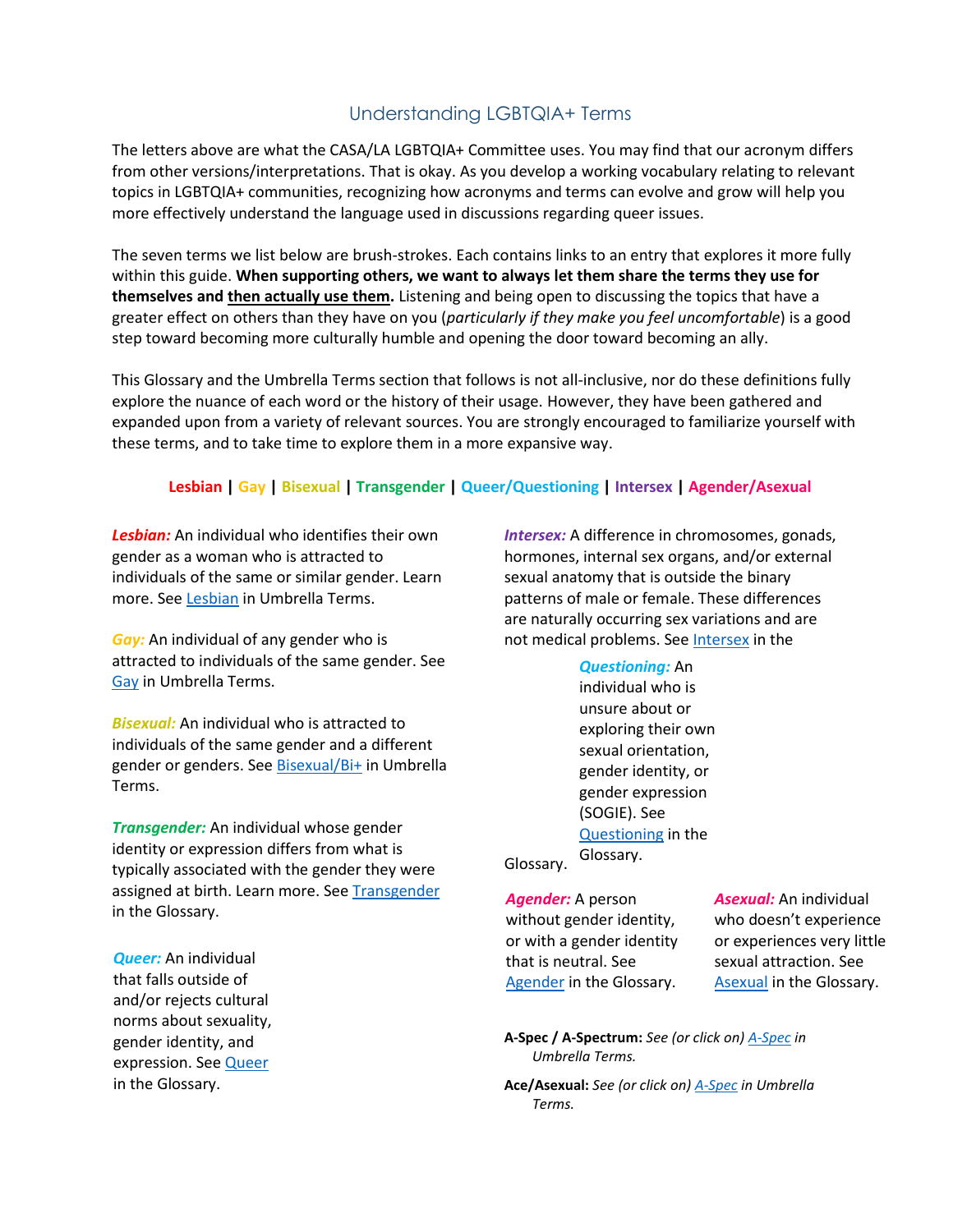- **Akoiromantic:** *See (or click on[\) A-Spec](#page-24-0) in Umbrella Terms.*
- **Ally:** A person (typically straight and/or cisgender) or organization that actively supports, respects, and affirms the human rights of members of the LGBTQIA+ community. Allies actively work to end intolerance, educate others, and take action to support social equality and demonstrate respect for LGBTQIA+ communities. *A person or organization that merely expresses affection or tolerance is not considered an ally.*
- <span id="page-17-0"></span>**Agender:** *See (or click on) [Non-Binary](#page-29-0) in Umbrella Terms.*
- **Androgyne:** *See (or click on) [Non-Binary](#page-29-0) in Umbrella Terms.*
- **Androgynous:** A gender expression that matches with neither the generally accepted perceptions of gender feminine expression or gender masculine expression, or which blends both feminine and masculine elements.
- **Androsexual:** An individual attracted to men or masculinity. It describes attraction related to gender expression rather than gender identity. A slang, pejorative equivalent is "masculine acting" or "masculine appearance."
- **Anti-Gay bias:** *See (or click on) [Bias](#page-26-0) in Umbrella Terms.*
- **Antisexual:** *See (or click on) [Bias](#page-26-0) in Umbrella Terms.*
- **Anti-Transgender Bias:** *See (or click on) Bias in Umbrella Terms.*
- **Bias:** *See (or click on[\) Bias](#page-26-0) in Umbrella Terms.*
- **Bicurious:** *See (or click on) [Bisexual/Bi+](#page-25-0) in Umbrella Terms.*
- **Bigender:** *See (or click on[\) Non-Binary](#page-29-0) in Umbrella Terms.*
- **Binarism:** Hatred, prejudice, discrimination or aversion toward people with identities outside a gender binary.
- **Binder:** A compression undergarment used to alter or reduce the appearance of an individual's breasts, often used as a form of gender expression. *Binding can provide significant emotional benefits and social safety, and can be done with reasonable physical safety, but it is not without physical risk. It is best for a youth to seek advice from a physician or therapist with specific transgender-related training and skills.*

*Current guidelines are that binders should only be used for 6-8 hours (or less if negative side effects are experienced). Those with illnesses, including lung or spinal disorders, should use caution. Ace bandages, duct tape or similar methods are unsafe alternatives.*

**Biological sex:** An antiquated term to avoid. It is now regarded as a binary—typically "male" or "female"— sometimes used to ignore intersex individuals, or those whose gender identity doesn't match one of the related bodily characteristics. The preferred term is "Sex assigned at birth."

**Biphobia:** *See (or click on[\) Bias](#page-26-0) in Umbrella Terms.*

- **Biromantic:** *See (or click on) [Bisexual/Bi+](#page-25-0) in Umbrella Terms.*
- **Bisexual / Bi+:** *See (or click on) [Bisexual/Bi+](#page-25-0) in Umbrella Terms.*
- **Bottom Surgery:** A slang or umbrella term used to refer to gender affirmation surgery related to the genital regions. Examples: clitoral release or metiodoplasty (penis creation), hysterectomy with bilateral salpingo-oophorectomy (uterus, ovaries, and fallopian tubes removal), orchiectomy (testacles removal), phalloplasty (penis and scrotal sac creation), or vaginoplasty (vagina and vulva creation). An individual may choose to share this information, but it is inappropriate to inquire or share information about an individual's genitalia or the status of their surgery. Even if you are part of a youth's support team arranging for court approval of surgery, the youth may consider the nature of that surgery to be private information only discussed with their physicians.

**Butch:** *See (or click on[\) Lesbian](#page-28-0) in Umbrella Terms.*

**Cisgender:** An individual whose gender identity or expression matches what is typically associated with the sex their sex assigned at birth. It can be used as an umbrella term for people who would not describe themselves under the transgender umbrella. *Those who do not identify as "transgender" may not necessarily identify with the term "cisgender." Yet a cisgender person may be part of other LGBTQIA+ communities. For instance, individuals who are intersex may identify as cisgender. The term modifies a noun, i.e. "A cisgender person," not "A cisgender." A cisgender identity is not dependent upon physical appearance. When pertinent and*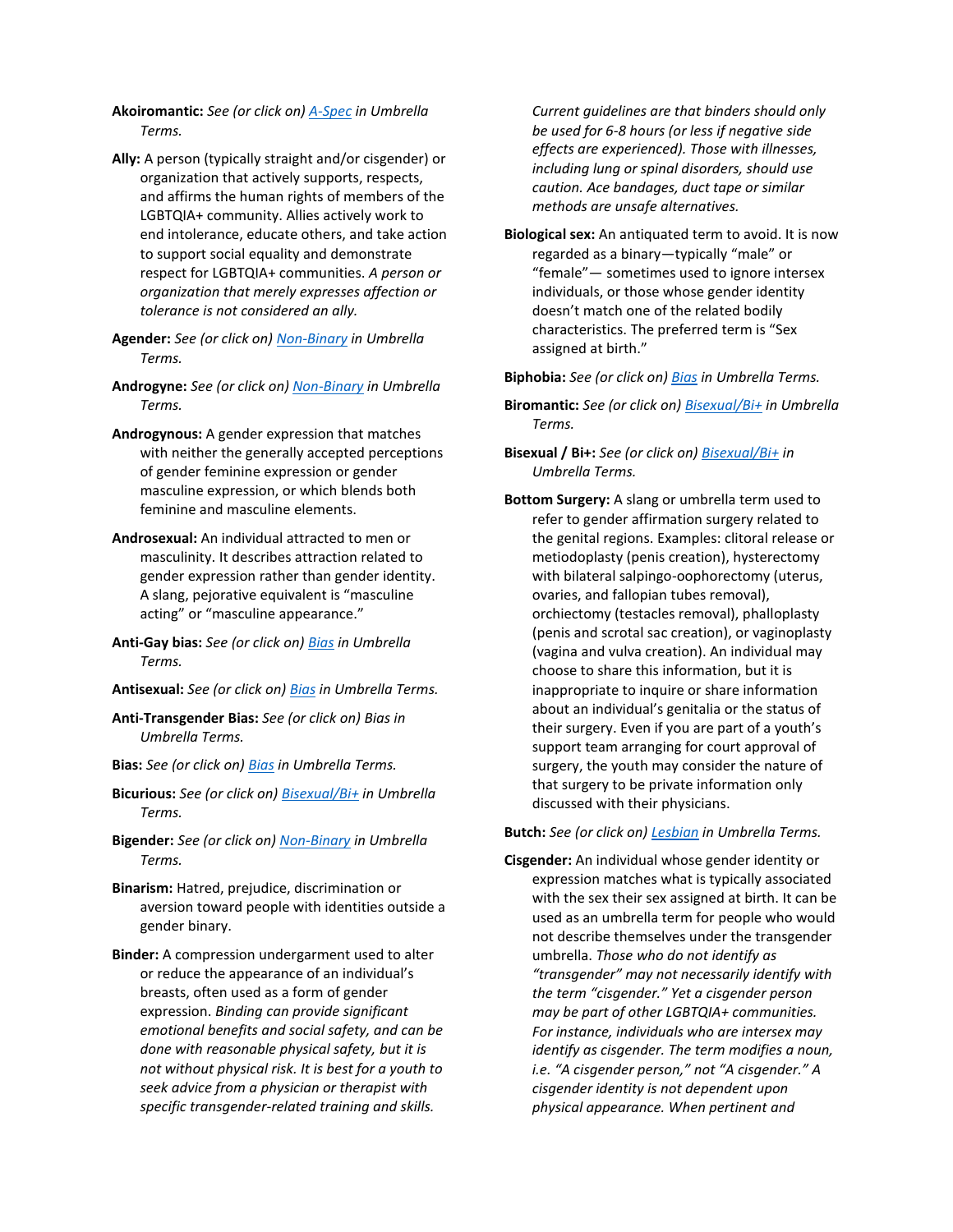*appropriate, it is best to check with the individual as to their preferred term.*

- **Cisnormative:** The assumption—by an individual or an institution—that cisgender identities are the right way or only way to be and deemed superior to other genders. In the extreme, any behavior, identity or relationship—actual or perceived—that is not cisgender is denied, denigrated, or stigmatized.
- **Cissexism:** involves one group having social or institutional power to carry out and expand systematic discrimination, through institutional policies and practices against another group. This is done by shaping or supporting cultural beliefs and values that cause hatred, prejudice, discrimination or aversion toward individuals with less power, due to their gender, perceived gender, or associations with persons of a perceived gender. This system of beliefs and biases is informed by the idea that cisgender identities are the right way or only way to be and deemed superior to other genders. In the extreme, any behavior, identity or relationshipactual or perceived-that is not cisgender is denied, denigrated, or stigmatized.
- **Coming Out:** Coming out to oneself is the process of accepting one's own sexuality and/or gender identity. Coming out to others is the process by which one shares one's sexuality and/or gender with others. Coming out is a deeply personal decision. It is also an ongoing process, not a one-time event.
- **Conversion therapy:** A range of discredited practices that falsely claim to change a person's sexual orientation, gender identity, and/or gender expression. These practices have been rejected by every mainstream medical and mental health organization.
- **Cross-dresser:** Someone who wears clothing typically associated with the gender expression of another sex. This term is antiquated, and can be offensive when used to refer to someone who is trans\* or mislabeling for someone who performs as a drag queen or drag queen.
- **Deadnaming:** the use of the birth or other former name of a transgender or non-binary person without the person's consent.
- **Demiromantic:** *See (or click on) [A-Spec](#page-24-0) in Umbrella Terms.*
- **Demisexual:** *See (or click on) [A-Spec](#page-24-0) in Umbrella Terms.*
- **Down Low:** S*ee (or click on[\) Gay](#page-27-0) in Umbrella Terms.*
- **Drag King:** Someone who theatrically performs hyper masculinity.
- **Drag Queen:** Someone who theatrically performs hyper femininity.
- **Dyadic:** Chromosomes, gonads, hormones, internal sex organs, and/or external sexual anatomy that is within the binary patterns of male or female. This binary is common to approximately 98% of the population, but not the only medically safe variation of sex characteristics.

**Dyke:** *See (or click on[\) Lesbian](#page-28-0) in Umbrella Terms.*

- **Emotional Attraction:** The desire to connect with others on a deep emotional level. This could be a feeling of being "drawn" to someone's personality, a desire to become close friends, or a hope to develop a long-term relationship.
- **Feminine-Presenting/Masculine-Presenting:** Terms used to describe the socially constructed and culturally specific gender behaviors and expressions, which line up with the two sides of a gender binary.

**Femme:** *See (or click on[\) Lesbian](#page-28-0) in Umbrella Terms.*

**Fluid/Fluidity:** *See (or click on) [Bisexual/Bi+](#page-25-0) in Umbrella Terms.*

**Gay:** S*ee (or click on[\) Gay](#page-27-0) in Umbrella Terms.*

- **Gender Affirmation:** Methods by which an individual may choose to alter their gender expression to better match with their gender identity. These methods can include the way a person chooses to dress, speak, or behave. They may also include hormonal therapy or surgical procedures.
- **Gender Binary:** The division of gender into two distinct and opposite categories (typically man and woman). The gender binary is recognized as a social construct, as there are many gender identities and expressions between and outside of these categories.
- **Gender Dysphoria:** Significant distress caused by the conflict between a person's physical traits and/or sex assigned at birth, and their gender identity. People with gender dysphoria may be very uncomfortable with the gender they were assigned, sometimes described as being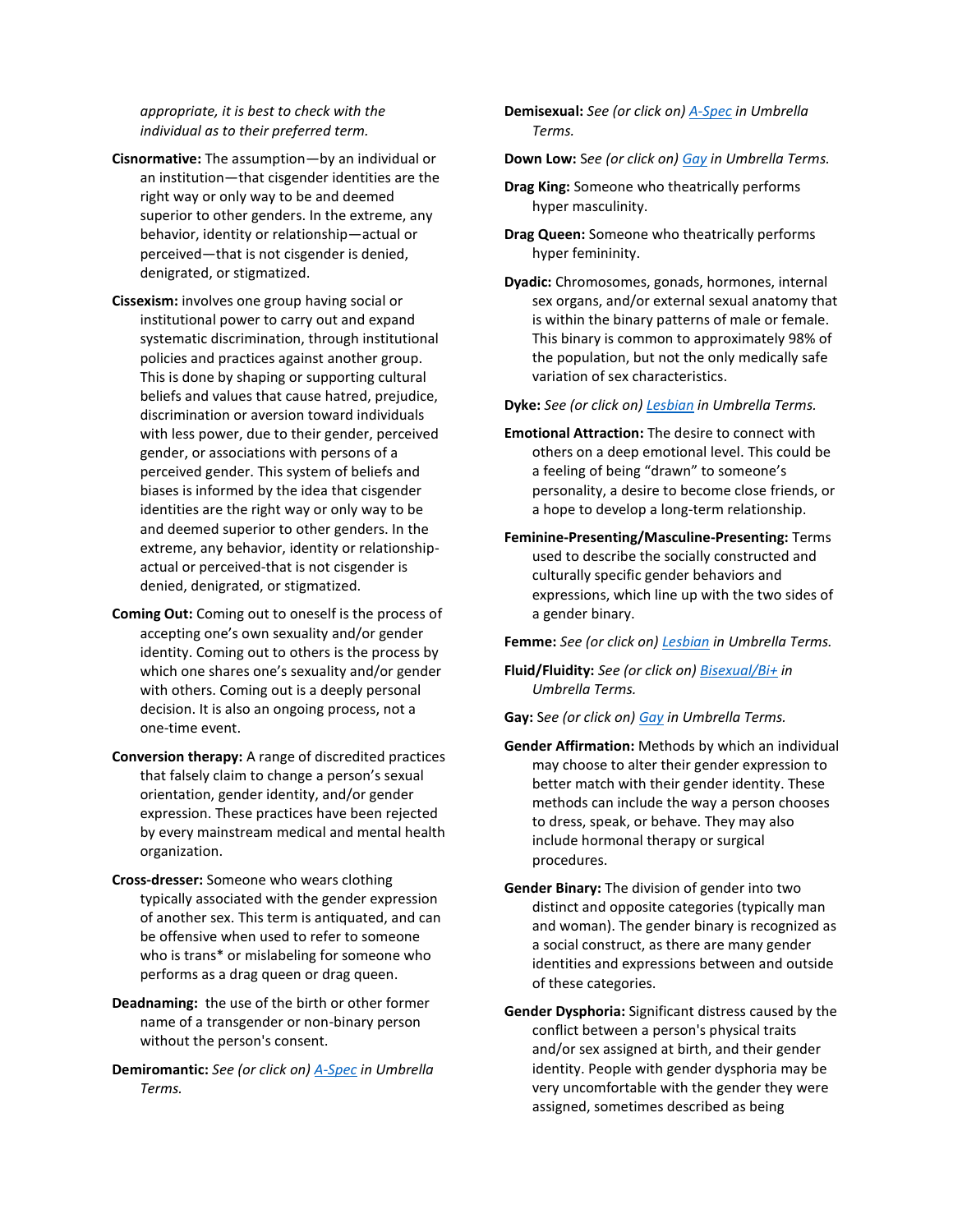uncomfortable with their body (particularly developments during puberty) or being uncomfortable with the expected roles of their assigned gender. *Note: While many trans\* and gender nonconforming people may experience such differences, not all experience gender dysphoria.* 

- **Gender Expansive:** An umbrella term used for individuals who broaden their own culture's commonly held definitions of gender, including expectations for its expression, identities, roles, and/or other perceived gender norms. Gender expansive individuals include those who identify as trans\*, as well as anyone else whose gender in some way is seen to be stretching the surrounding society's notion of gender.
- **Gender Expression:** How an individual chooses to or feels compelled to—present their gender. This external display is accomplished through a combination of clothing, grooming, demeanor, social behavior, and other factors.
- **Gender Fluid:** *See (or click on[\) Non-Binary](#page-29-0) in Umbrella Terms.*
- **Gender Flexible:** *See (or click on[\) Non-Binary](#page-29-0) in Umbrella Terms.*
- **Gender Identity:** Gender identity is our internal experience and naming of our gender. It can correspond to or differ from the sex we were assigned at birth. One's gender identity can be the same or different from their sex assigned at birth.
- **Gender Non-Conforming:** An individual whose gender identity or expression differs from what is typically associated with a gender binary.
- **Gender Norms:** Social standards and conventions (typically unspoken) to which individuals are generally expected to conform. These norms are defined within individual societies, cultures and communities, and typically fall along a gender binary.

## **Gender Queer:** *See (or click on[\) Non-Binary](#page-29-0) in Umbrella Terms.*

**Gynesexual:** An individual whose sexual orientation is such that they are attracted to women or femininity. The term "gynesexual" describes attraction that is about the gender expression of who someone is attracted to, rather than the gender identity of the person stating their attraction.

## **Heteroflexible** *See (or click on) [Bisexual/Bi+](#page-25-0) in Umbrella Terms.*

- **Heteronormative:** The assumption—by an individual or an institution—that heterosexuality is the right way or only way to be and deemed superior to other sexualities. In the extreme, any behavior, identity or relationship—actual or perceived—that is not heterosexual is denied, denigrated, or stigmatized.
- **Heteroromantic:** An individual who is romantically attracted to individuals of a different gender and exclusively to a different gender—typically represented on a binary between man and woman. *It is important to note that, despite being romantically attracted exclusively to a different gender, an individual who is heteroromantic may still have emotional or sexual attractions outside this binary.*
- **Heterosexism:** Heterosexism involves one group having social or institutional power to carry out and expand systematic discrimination, through institutional policies and practices against another group. This is done by shaping or supporting cultural beliefs and values that cause hatred, prejudice, discrimination or aversion toward individuals with less power, due to their gender or sexuality, perceived gender or sexuality, or associations with persons of a perceived gender or sexuality. *This system of beliefs and biases is informed by the idea that heterosexuality is the right way or only way to be and deemed superior to other sexualities.*
- **Heterosexual/Straight:** An individual who is attracted to individuals of a different gender and exclusively to a different gender. *It is important to note that, despite being attracted exclusively to a different gender, an individual who is heterosexual may still be part of LGBTQIA+ communities. For example, Transgender men who are attracted to women are still transgender. Bisexual people in heterosexual relationships are still bi+. Further, individuals who have sex with other individuals of the same or similar genders may still identify as heterosexual or straight—particularly if their romantic attractions differ from their sexual attractions. When referring to an individual who is cisgender, use person-first language (e.g. "a person who is heterosexual,"). Also, it is often unnecessary or inappropriate to reference or assume a person's sexuality, and a heterosexual identity is not dependent upon physical*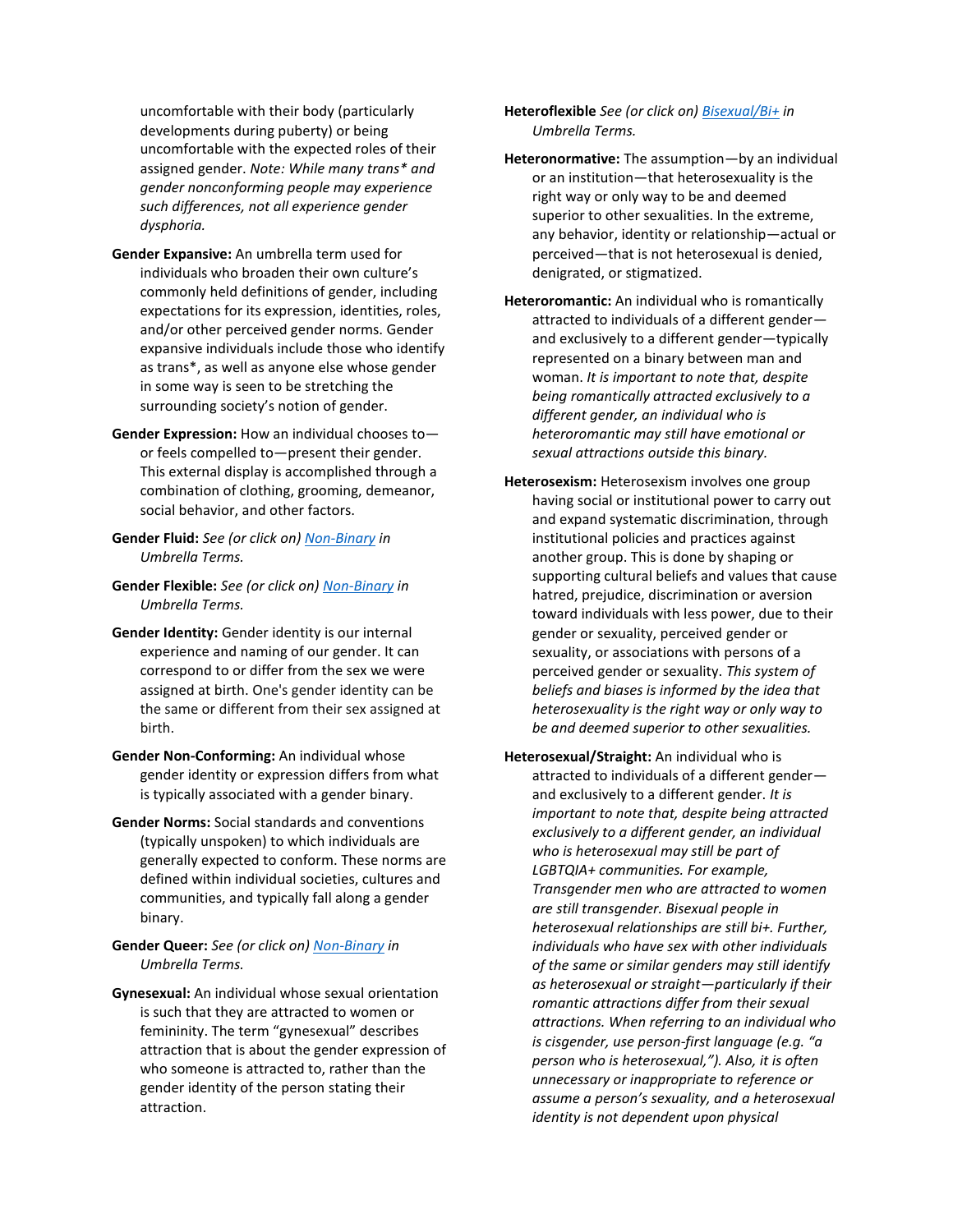*appearance. When it is clearly pertinent and appropriate to the situation, it is best to check with the individual as to their preferred term.*

- **Heterosexual Privilege:** The privileges that heterosexual people have because of the societal assumption that all people are heterosexual, that heterosexuality is the only legitimate sexuality, or that heterosexuality is the norm by which other sexualities can be compared.
- **Homoflexible:** *See (or click on) [Bisexual/Bi+](#page-25-0) in Umbrella Terms.*
- **Homophobia:** *See (or click on[\) Bias](#page-26-0) in Umbrella Terms.*
- **Homoromantic:** An individual who is romantically attracted to individuals of the same gender and exclusively to the same gender. *It is important to note that, despite being romantically attracted exclusively to the same gender, an individual who is homoromantic may still have emotional or sexual attractions outside their gender.*
- **In the Closet/Closeted:** Describes an LGBTQIA+ person who has not disclosed their sexual orientation or gender identity.
- **Intergender:** *See (or click on[\) Non-Binary](#page-29-0) in Umbrella Terms.*
- <span id="page-20-0"></span>**Intersex:** A difference in chromosomes, gonads, hormones, internal sex organs, and/or external sexual anatomy that is outside the binary patterns of male or female. These differences are naturally occurring sex variations in as many as 2% of the population, and are not medical problems. Despite that fact, the frequency of individuals receiving "corrective" genital surgery is almost equal to the number of individuals born with visible, external sex organs that don't match a doctor's expectation of male or female  $(0.1 - 0.2\% \text{ of live births}).$

**Lesbian:** *See (or click on) [Lesbian](#page-28-0) in Umbrella Terms.*

- **Lesbiflexible:** *See (or click on) [Bisexual/Bi+](#page-25-0) in Umbrella Terms.*
- **LGBTQIA+:** S*ee (or click on[\) LGBTQIA+](#page-30-0) in Umbrella Terms.*
- **Lithromantic:** *See (or click on[\) A-Spec](#page-24-0) in Umbrella Terms.*
- **Mx.:** A gender-neutral honorific, used when an individual does not identify with a gender binary honorific (i.e. Ms., Mrs., Mr., etc.).
- **Neutrois:** *See (or click on[\) Non-Binary](#page-29-0) in Umbrella Terms.*
- **Non-binary:** *See (or click on[\) Non-Binary](#page-29-0) in Umbrella Terms.*
- **Omnisexual:** *See (or click on[\) Bisexual/Bi+](#page-25-0) in Umbrella Terms.*
- **Outing:** Exposing someone's SOGIE to others, without their permission. This can have serious repercussions on employment, economic stability, personal safety, religious issues and/or family situations.
- **Panromantic:** *See (or click on[\) Bisexual/Bi+](#page-25-0) in Umbrella Terms.*
- **Pansexual:** *See (or click on[\) Bisexual/Bi+](#page-25-0) in Umbrella Terms.*
- **Pronouns:** A pronoun is a word that replaces a noun in a sentence, to avoid repeating the same noun over and over again. Gender pronouns are the words that people choose to refer to themselves, which are used to replace the name of the person when you are referencing them. The pronouns people are most often familiar with include they/them/theirs, she/her/hers, and he/him/his. However, there are a variety of pronouns that a person may use, and it is important that an individual's pronouns are accurately used and respected. Note: There is no need to refer to an individual's pronouns as "preferred pronouns," since pronouns aren't "preferred," but simply correct or incorrect for a person's identity.
- **Polyamory / Polyamorous:** The practice of, desire for, or orientation toward having ethical, honest, and consensual non-monogamous relationships. These relationships may include multiple partners in closed relationships (i.e. not having romantic or sexual relationships outside the group), open relationships (i.e. having romantic or sexual relationships outside a single couple or group), or a combination thereof.
- **Polysexual:** *See (or click on) [Bisexual/Bi+](#page-25-0) in Umbrella Terms.*
- <span id="page-20-1"></span>**Queer:** An individual that falls outside of and/or rejects cultural norms about sexuality and/or gender identity or expression—particularly cisheteronormativity. The term "queer" is often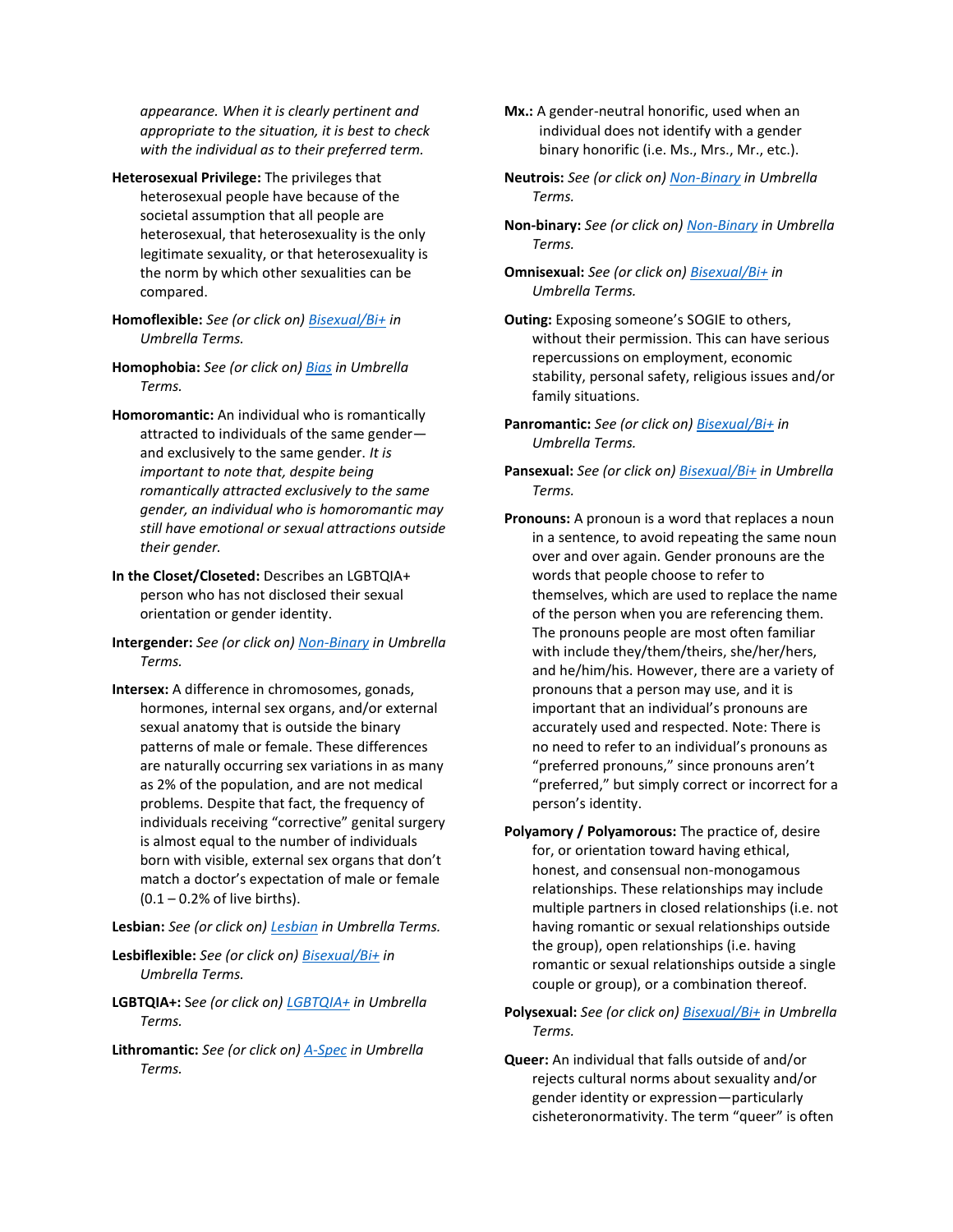used as an umbrella term for people in LGBTQIA+ communities. However, it is important to note that, while queer is an attempt to be inclusive, it is not a blanket term for all people who are part of LGBTQIA+ communities. Even those individuals who are outside cisheterosexuality may not identify as "queer." *The term "queer" also has a history of being used as a pejorative term. While the term has been reclaimed by many LGBTQIA+ individuals, use of the term by individuals who are not in-group can be highly charged and potentially offensive. The term should be considered in-group, unless the individual who identifies as "queer" explicitly requests it be used to refer to them. When referring to an individual who is queer, use person-first language (e.g. "a person who is queer," not simply "a queer") or as an adjective (e.g. "a queer person"). Also see Bisexual, Lesbian, Gay, Non-Binary.*

- <span id="page-21-1"></span>**Questioning:** An individual who (or time when an individual) is unsure about or exploring their own sexual orientation, gender identity, or gender expression (SOGIE).
- **Romantic attraction:** The desire to develop a romantic relationship or experience romantic intimacy with others.
- **Sex assigned at birth:** The classification of a person assigned at birth—typically as "male" or "female"—usually based on the appearance of their external anatomy. The combination of bodily characteristics (including chromosomes, hormones, internal and external reproductive organs, and secondary sex characteristics) do not, however, exist on such a simple binary. Further, it is possible that a person's sex assigned at birth does not match their gender identity.
- **Sexism:** Sexism involves one group having the social or institutional power to carry out and expand systematic discrimination, through institutional policies and practices against another group. This is done by shaping or supporting cultural beliefs and values that cause hatred, prejudice, discrimination or aversion toward individuals with less power, due to their gender, perceived gender, or associations with persons of a perceived gender.
- **Sexual orientation:** An individual's physical, sexual, romantic, emotional, and/or spiritual attraction toward another individual or individuals.
- **Sexual attraction:** The desire to be sexually intimate with others. This is often characterized by physical attraction, the desire to experience intimate contact, or to participate in sexual acts with another person.
- **Skoliosexual:** An individual who is primarily sexually, romantically, and/or aesthetically attracted to genderqueer, transgender, and/or non-binary people. The term isn't limited to being attracted to just people who identify as trans\* or just nonbinary people, and is inclusive of a range of different genderqueer identities. *When referring to an individual who is skoliosexual, use personfirst language (e.g. "a person who is skoliosexual," not simply "a skoliosexual") or as an adjective (e.g. "a skoliosexual person").*
- **SOGIE:** An acronym abbreviation for "sexual orientation, gender identity, and gender expression."
- **Third gender:** A group of individuals whose gender does not fall strictly within a male-female binary. Third gender is typically used to indicate a non-binary social category present in societies that recognize three or more genders.
- **Top surgery:** Slang used to refer to gender affirmation surgery related to the chest region. This type of surgery can include breast augmentation and chest contouring. While an individual may occasionally choose to share this information, it is inappropriate to inquire or share information about an individual's body or the status of their gender affirmation surgery.
- **Trans\*:** Used as a shorthand to indicate an individual who is transgender—particularly when broadly discussing the umbrella usage of the term, to include all non-cisgender identities. *When referring to an individual who is trans, use person-first language (e.g. "a person who is trans") or as an adjective (e.g. "a trans-person," "a trans-man," "a trans-woman").*
- <span id="page-21-0"></span>**Transgender:** An individual whose gender identity or expression differs from what is typically associated with the sex they were assigned at birth. This can be used as an umbrella term for individuals who may describe themselves using one or more of a wide variety of terms including "transgender," "gender nonconforming," or "gender-variant." However, it is important to note that, while transgender is an attempt to be inclusive, those who identify using another term, may not identify with the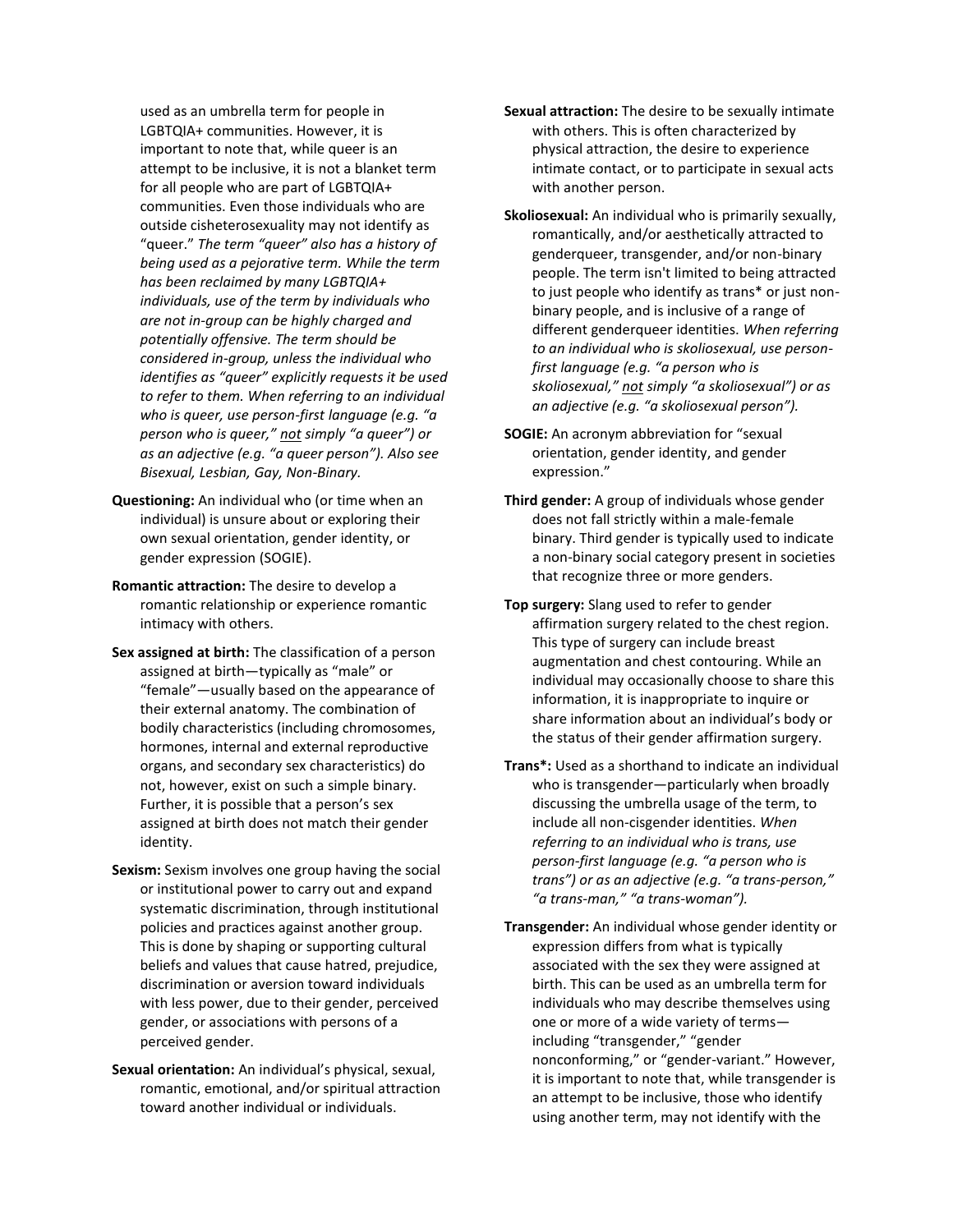term "transgender." *When it is clearly pertinent and appropriate to the situation, it is best to check with the individual as to their preferred term.* 

- **Transition:** The process by which some individuals strive to more closely align their internal knowledge of gender with their outward appearance. This can include social transition (dressing, use of names, use of pronouns, and/or being socially recognized as their gender), or physical transition (using hormonal and/or surgical treatments to alter their bodies to more closely resemble their internal knowledge of self).
- **Transphobia:** *See (or click on) [Bias](#page-25-0) in Umbrella Terms.*
- **Two-spirit:** A modern, pan-Indian, umbrella term, created in Ojibwe, used by some indigenous people to recognize Native American and First Nations people who fulfill a third-gender or gender variant role in their respective communities. However, there is a different understanding of these concepts within indigenous cultures, compared to the understanding within non-Native cultures. *When referring to an individual who is twospirit, use person-first language (e.g. "a person who is two-spirit") or as an adjective (e.g. "a two-spirit person").* Two-spirit can be used as an umbrella term for indigenous individuals who may describe themselves using one or more of a wide variety of terms, or who don't use a label for their gender. However, it is important to note that, while "two-spirit" is an attempt to be inclusive, those who identify using another term, may not identify with the term. Further, there are over 500 surviving indigenous cultures in North America, and not all cultures perceive two-spirit individuals in the same way, nor do all accept the term "two-spirit" as synonymous for terms already used by their culture. Similarly, some indigenous communities have historically separate and defined roles for those who are now considered two-spirit, but not all contemporary indigenous communities are supportive of gender-variance and queer individuals. *Note: It should be understood that the term "two-spirit" was chosen to emphasize the differences in experiences of intersectional oppressions among queer indigenous people. It is uniquely tied to cultural context, history, and legacy. It is never appropriate for a person who*

*is not from Native American or First Nation cultures to appropriate this term.*

**Ze/zir:** Pronouns used in the trans community instead of "he/she" or "him/her." These pronouns offer inclusion and accuracy for someone who doesn't identify by the male/female gender classifications. Note: Not all trans people use these pronouns; many use "he" or "she."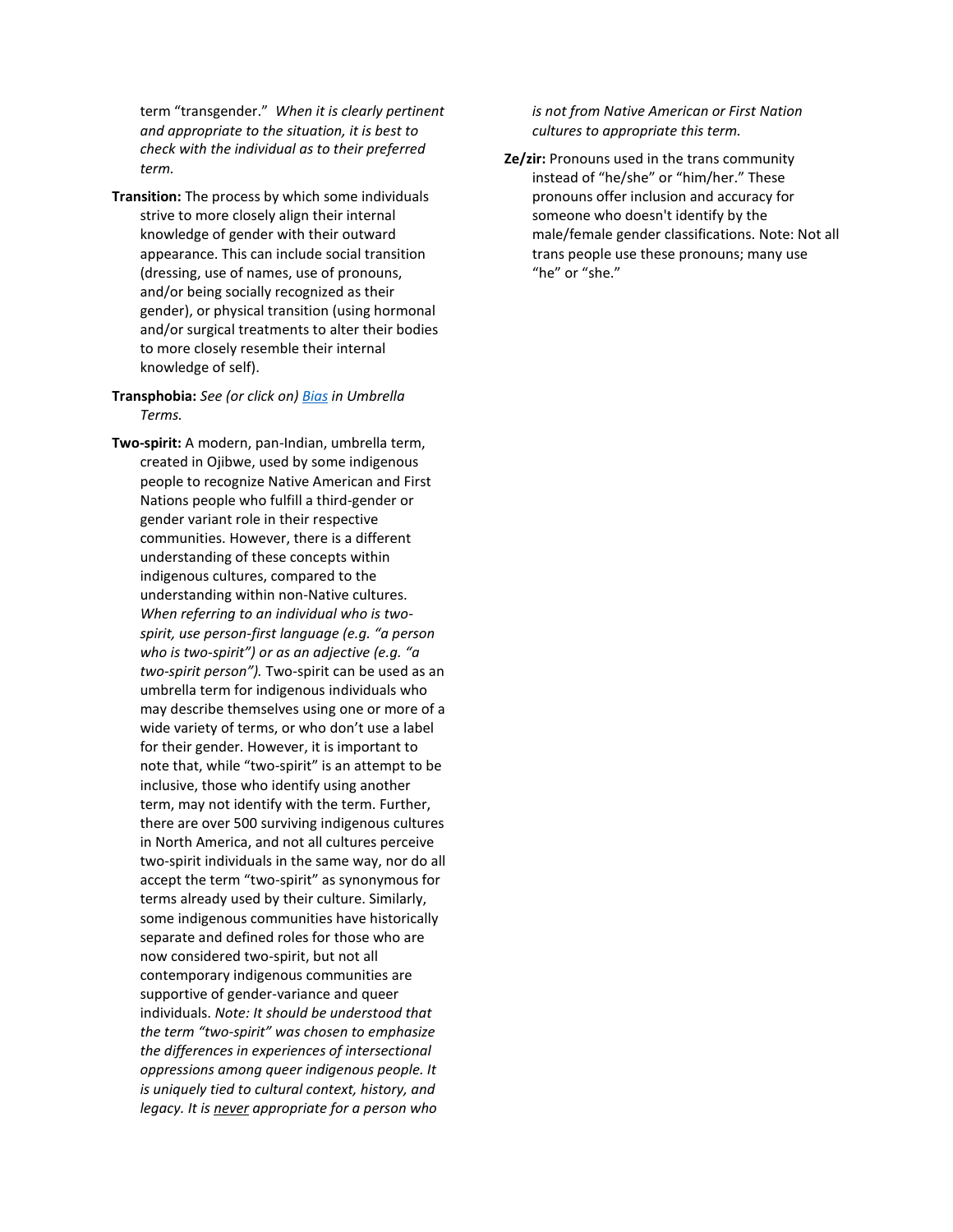Additional information regarding all of the above terms and definitions can be found through the sources from which the definitions and descriptions were expanded on and compiled from.<sup>[\[1\]](https://word-edit.officeapps.live.com/we/wordeditorframe.aspx?ui=en%2DUS&rs=en%2DUS&wopisrc=https%3A%2F%2Fcasaofla.sharepoint.com%2FAdvocacy%2F_vti_bin%2Fwopi.ashx%2Ffiles%2F6a39a69a6fad4b939cf4beffcf921578&wdenableroaming=1&mscc=1&hid=0D91C79F-8048-C000-1297-B36D29FC2DD2&wdorigin=ItemsView&wdhostclicktime=1620928887798&jsapi=1&jsapiver=v1&newsession=1&corrid=c33ae4a8-0c71-4b65-9641-490c1c3b9e2f&usid=c33ae4a8-0c71-4b65-9641-490c1c3b9e2f&sftc=1&mtf=1&sfp=1&instantedit=1&wopicomplete=1&wdredirectionreason=Unified_SingleFlush&rct=Medium&ctp=LeastProtected#_ftn1)</sup>

 $\Box$  Glossary compiled and expanded upon from definitions and descriptions from the following sources:

- Asexual Visibility and Education Network. Retrieved from<http://wiki.asexuality.org/>
- Blackless, Melanie, Anthony Charuvastra, Amanda Derryck, Anne Fausto-Sterling, Karl Lauzanne, and Ellen Lee. "How sexually dimorphic are we? Review and synthesis." American Journal of Human Biology. DOI: 10.1002/(SICI)1520-6300(200003/04)12:2<151::AID-AJHB1>3.0.CO;2-F
- GLAAD Media Reference Guide, 10<sup>th</sup> edition. Retrieved from<https://www.glaad.org/reference/>
- Human Rights Campaign. (2019). *Glossary of Terms*. Retrieved from <https://www.hrc.org/resources/glossary-of-terms>
- Karlan, Sarah. (2015). "All the questions you had about chest binding, but were afraid to ask." *BuzzFeed*. Retrieved fro[m https://www.buzzfeed.com/skarlan/all-the-questions-you-had-about-chest-binding-but](https://www.buzzfeed.com/skarlan/all-the-questions-you-had-about-chest-binding-but-were-afrai)[were-afrai](https://www.buzzfeed.com/skarlan/all-the-questions-you-had-about-chest-binding-but-were-afrai)
- Los Angeles LGBT Center. *2019 RISE Training: Working with LGBTQ+ Youth in Foster Care.*
- McKenzie, Macaela. (2018). Are you androsexual or gynesexual? Here's how to tell.
- National CASA. *2017 Flex-Learning Volunteer Manual: Session 3*.
- Safe Zone Project. "LGBTQ+ Vocabulary Glossary of Terms." *Safe Zone Project*. Retrieved from <https://thesafezoneproject.com/resources/vocabulary/>
- The Trevor Project. "Coming Out: A Handbook for LGBTQ Young People." The Trevor Project. Retrieved from<https://www.thetrevorproject.org/wp-content/uploads/2019/10/Coming-Out-Handbook.pdf>
- BC Centre for Disease Control. "Gender-affirming surgeries." *Smart Sex Resource.* Retrieved from <https://smartsexresource.com/topics/gender-affirming-surgeries>
- Washington State University. "Prejudice and Discrimination." *Introduction to Psychology: Social Psychology.* Retrieved fro[m https://courses.lumenlearning.com/wsu-sandbox/chapter/prejudice-and](https://courses.lumenlearning.com/wsu-sandbox/chapter/prejudice-and-discrimination/)[discrimination/](https://courses.lumenlearning.com/wsu-sandbox/chapter/prejudice-and-discrimination/)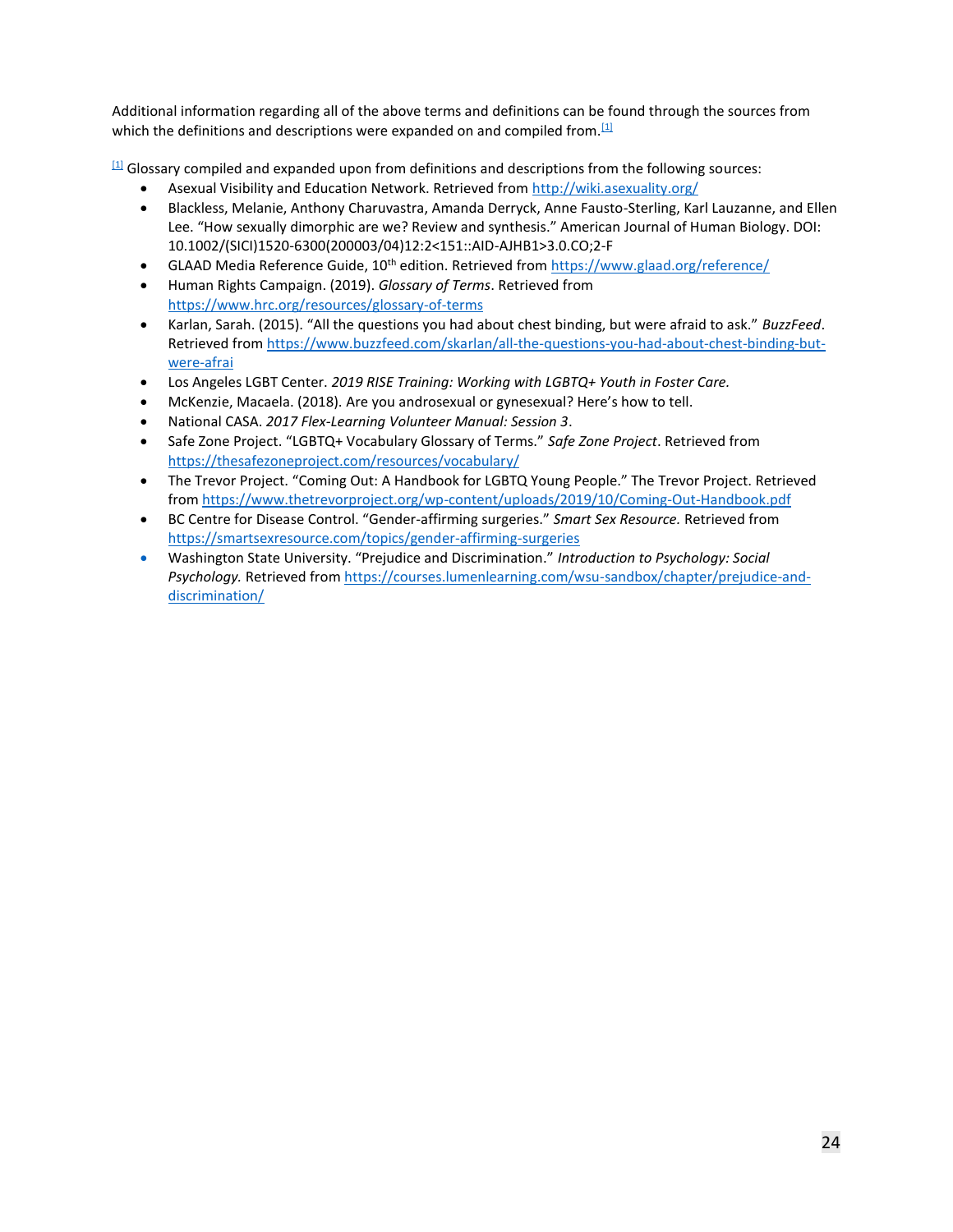# <span id="page-24-0"></span>**Umbrella Terms: A-Spec / A-Spectrum**

An individual who does not experience sexual and/or romantic attraction, or who only experiences sexual and/or romantic attraction in very specific situations.

A person who is a-spec is still capable of feeling arousal and love, may or may not participate in sexual activities, and may or may not desire romantic gestures or relationships. However, sexual and/or romantic feelings, desires and actions are not typically linked to a sense of connection.

When referring to an individual who is a-spec, use person-first language (e.g. "a person who is a-spec," not simply "an a-spec"). Also, recognize it is often unnecessary or inappropriate to reference or assume a person's sexual or romantic attractions, and an a-spec identity is not dependent upon physical appearance. When clearly pertinent and appropriate to the situation, it is best to check with the individual as to their preferred term.

A-spec can be used as an umbrella term for individuals who may describe themselves using one or more of a wide variety of terms, or who don't use a label for their attractions. However, it is important to note that, while a-spec is an attempt to be inclusive, those who identify using another term, may not identify with the term. Some groups that may identify under the a-spec umbrella include:

## *Ace / Asexual*

An individual who doesn't experience or experiences very little sexual attraction. A person who is asexual is still capable of feeling arousal, may or may not participate in sexual activities, and may or may not desire romantic gestures or relationships. However, these feelings, desires and actions are not typically linked to a sense of connection.

## *Aro / Aromantic*

An individual who doesn't experience romantic attraction. A person who is aromantic is still capable of feeling love, may or may not desire a long-term relationship with another individual, may or may not appreciate romantic gestures (holding hands, cuddling, candlelit dinners, etc.), and may or may not desire sex. However, these feelings, desires and actions are typically platonic in nature, rather than romantic.

## *Demisexual*

An individual who doesn't experience sexual attraction, unless they have a strong emotional and/or intellectual connection with another person. A person who is demisexual is still capable of feeling arousal. However, these feelings, desires and actions are not typically linked to a sense of sexual connection.

#### *Akoiromantic*

An individual who experiences romantic love, but does not want their feelings reciprocated. An individual who is akoiromantic may or may not be okay with romantic relationships. Within the lesbian community, the term "lithromantic" may be used to refer to butch lesbians with the same experience.

#### *Demiromantic*

An individual who doesn't experience romantic attraction, unless they have a strong sexual connection with another person. A person who is demiromantic is still capable of feeling attraction. However, these feelings, desires and actions are not typically linked to a sense of romantic connection.

## *Lithromantic*

An individual—typically a butch lesbian—who experiences romantic love, but does not want their feelings reciprocated. An individual who is lithromantic may or may not be okay with romantic relationships. The term has been appropriated by individuals outside of the lesbian community, but a better term for individuals outside this community may be "akoiromantic."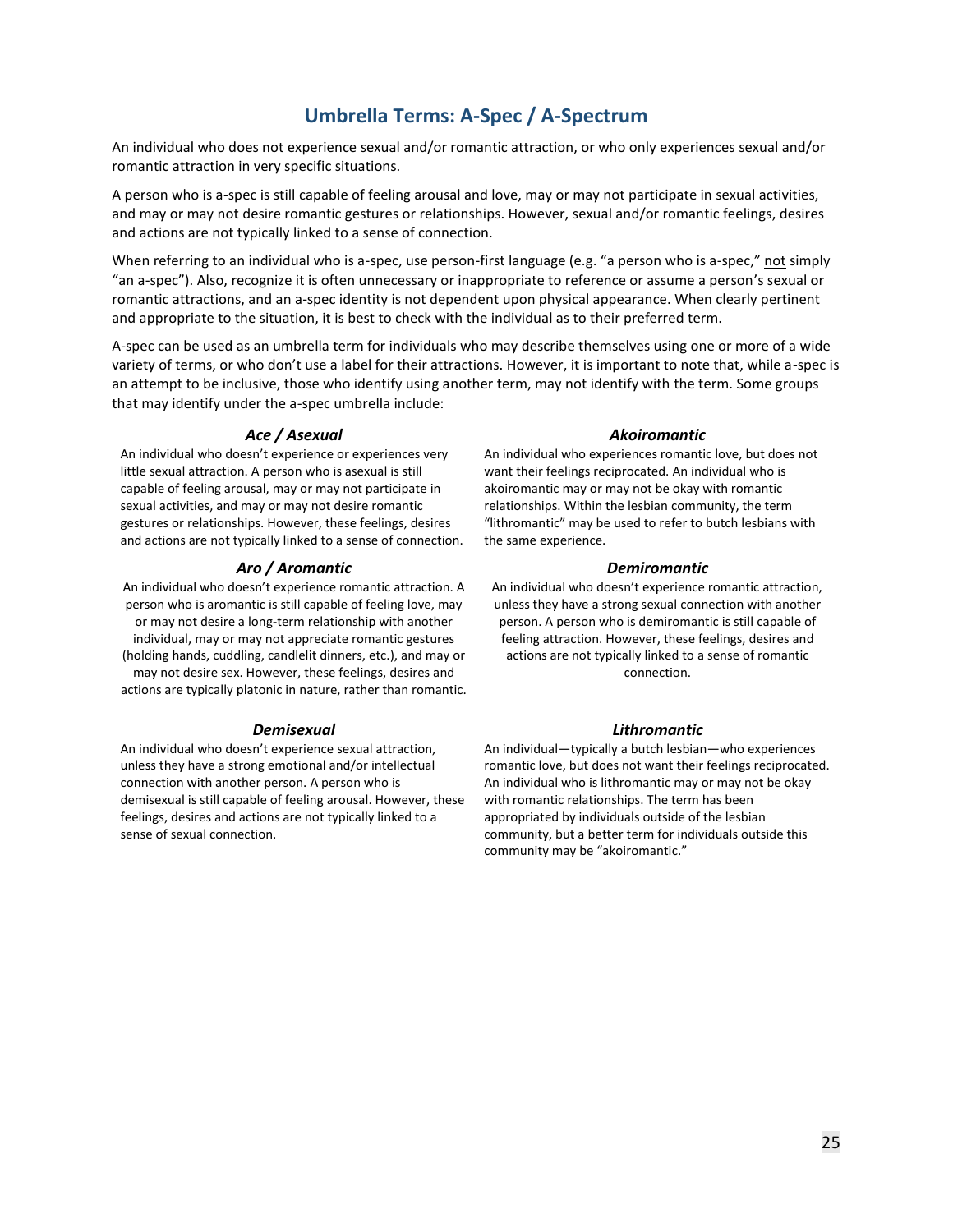# <span id="page-25-0"></span>**Umbrella Terms: Bisexual / Bi+**

An individual who is attracted to individuals of the same gender and a different gender or genders. Bi+ here indicates a wide spectrum of individuals who are not exclusively attracted to those who identify as men or women. *For a broader definition and exploration, see the tables on the pages that follow the glossary.*

When referring to an individual who is bi+, use person-first language (e.g. "a person who is bisexual," not simply "a bisexual") or as an adjective (e.g. "a bisexual person"). Also, recognize it is often unnecessary or inappropriate to reference or assume a person's sexuality, and a bi+ identity is not dependent upon physical appearance. When it is clearly pertinent and appropriate to the situation, it is best to check with the individual as to their preferred term.

#### *Bicurious*

An individual who (or time when an individual) is unsure about or exploring their own sexual orientation, outside of heterosexuality. This term may be used in-group, by individuals who are currently questioning their sexuality. *Note:* It should go without saying, but using the term "bicurious" or "curious" as a slur or to indicate someone's sexuality is less legitimate than another's is never appropriate.

## *Fluid / Fluidity*

Attraction to individuals of various genders, which changes or might change over time.

#### *Homoflexible / Lesbiflexible*

An individual who is usually attracted to individuals of the same or similar genders, but might occasionally be attracted to people of a different gender or genders.

#### *Panromantic*

An individual who is romantically attracted to individuals of the same gender and different genders. This is different from pansexual, in that pansexuality involves sexual attraction, whereas panromanticism does not.

#### *Biromantic*

An individual who is romantically attracted to individuals of the same gender and a different gender or genders.

#### *Heteroflexible*

An individual who is usually attracted to individuals of a different gender or genders, but might occasionally be attracted to people of the same or similar gender.

## *Omnisexual*

An individual who is attracted to individuals of all genders. Omnisexuality actively indicates putting aside the binary and any limitations based on gender.

#### *Pansexual*

An individual who is attracted to individuals of the same gender and different genders. Pansexuality actively implies recognition of gender attractions outside a binary.

#### *Queer*

An individual that falls outside of and/or rejects cultural norms about sexuality and/or gender identity or expression—particularly cisheteronormativity. The term "queer" is often used as an umbrella term for people in LGBQIA+ communities. However, use of the term by individuals who are not in-group can be highly charged and potentially offensive. The term should be considered in-group, unless the individual who identifies as "queer" explicitly requests it be used to refer to them.

#### *Polysexual*

An individual who is attracted to individuals of the same gender and different genders, but not all genders. For some individuals, polysexual exists in a space between bisexual and pansexual—with attraction focused on expressions of masculinity and femininity, rather than specific gender identities.

#### *Additional Bi+ Umbrella Identities*

Ambisextrous, Anthrosexual, Bisensual, Bisexual Gay, Bisexual Lesbian, Bdyke, Byke, Genderblind, Multisexual, Pomosexual, Version, and many more .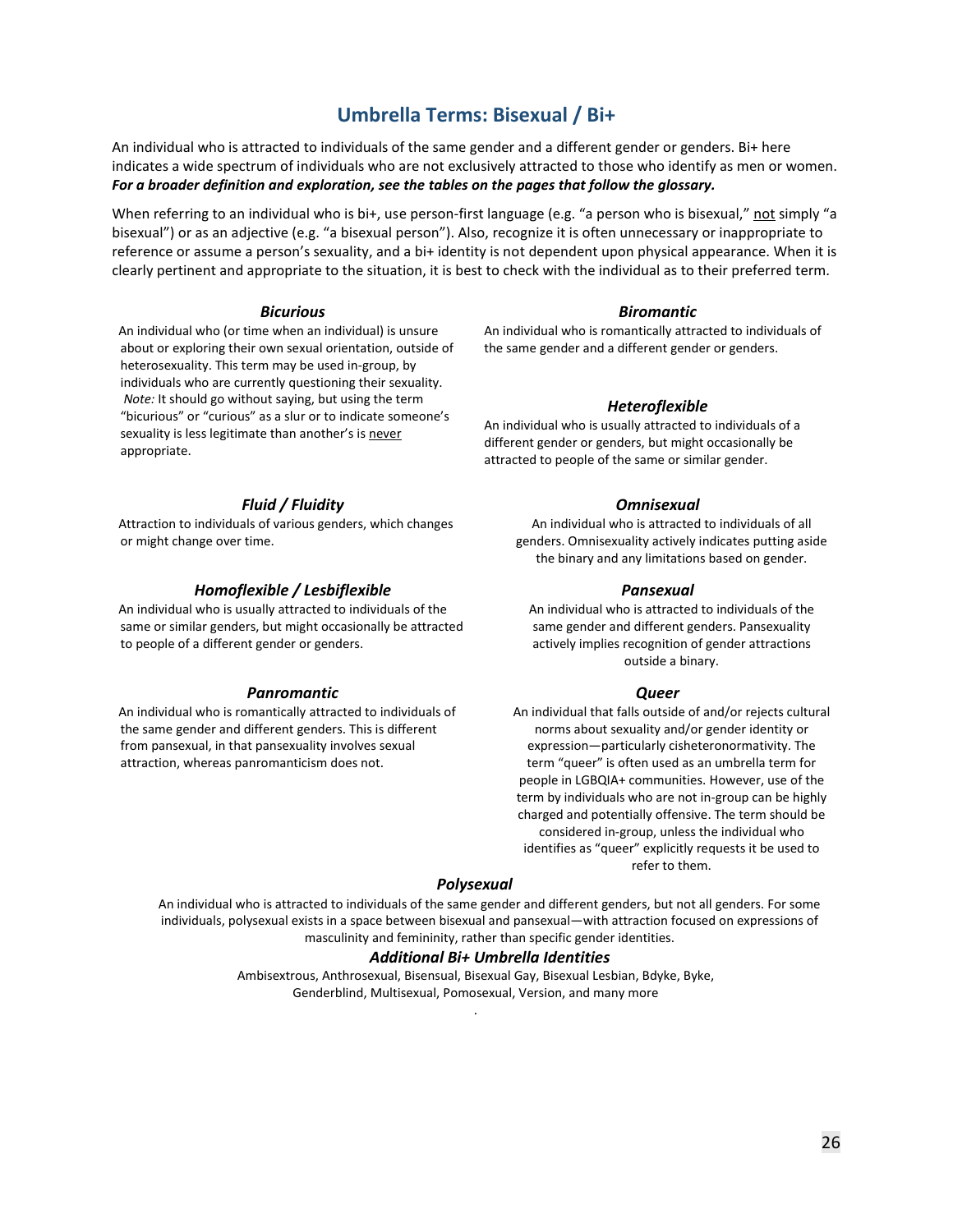# **Umbrella Terms: Bias**

Hatred, prejudice, discrimination or aversion toward something based off of stereotypes, perceptions and/or associations. Some biases include:

#### *A***nti-Gay Bias**

Hatred, prejudice, discrimination or aversion toward lesbian, gay and/or bi+ (LGB) people, people perceived to be LGB, or those associated with persons who are LGB. Often referred to as "homophobia." "Homophobia," however, implies these actions are based solely from a place of fear, which may not be the case.

## **Anti-Transgender Bias**

Hatred, prejudice, discrimination and/or aversion toward transgender, gender nonconforming, or gendervariant people, people perceived to be such, or those associated with persons who are transgender, gender nonconforming, or gender-variant. Often referred to as "transphobia." "Transphobia," however, implies these actions are based solely from a place of fear, which may not be the case.

#### **Homophobia**

Hatred, prejudice, discrimination or aversion to lesbian, gay and/or bi+ (LGB) people, people perceived to be LGB, or those associated with persons who are LGB. "Homophobia," however, implies these actions are based solely from a place of fear. A more accurate term is likely "*anti-gay bias*."

#### **Antisexual**

<span id="page-26-0"></span>A belief that sexuality is wrong or should be avoided. This is different from asexuality, in that antisexuality is a belief, whereas asexuality is a sexual orientation. Most individuals who are asexual are not antisexual; just as many individuals who are antisexual are not actually asexual.

#### **Biphobia**

Hatred, prejudice, discrimination or aversion to bi+ people, people perceived to be bi+, or those associated with persons who are bi+. "Biphobia," however, implies these actions are based solely from a place of fear. A more accurate term is likely "*anti-gay bias*," however, some may still choose to use "biphobia," because they feel the umbrella term "anti-gay bias" isn't representative of the specific biases against the bi+ communities.

#### **Transphobia**

Hatred, prejudice, discrimination or aversion to transgender, gender nonconforming, or gender-variant people, people perceived to be such, or those associated with persons who are transgender, gender nonconforming, or gender-variant. "Transphobia," however, implies these actions are based solely from a place of fear. A more accurate term is likely "anti-trans bias."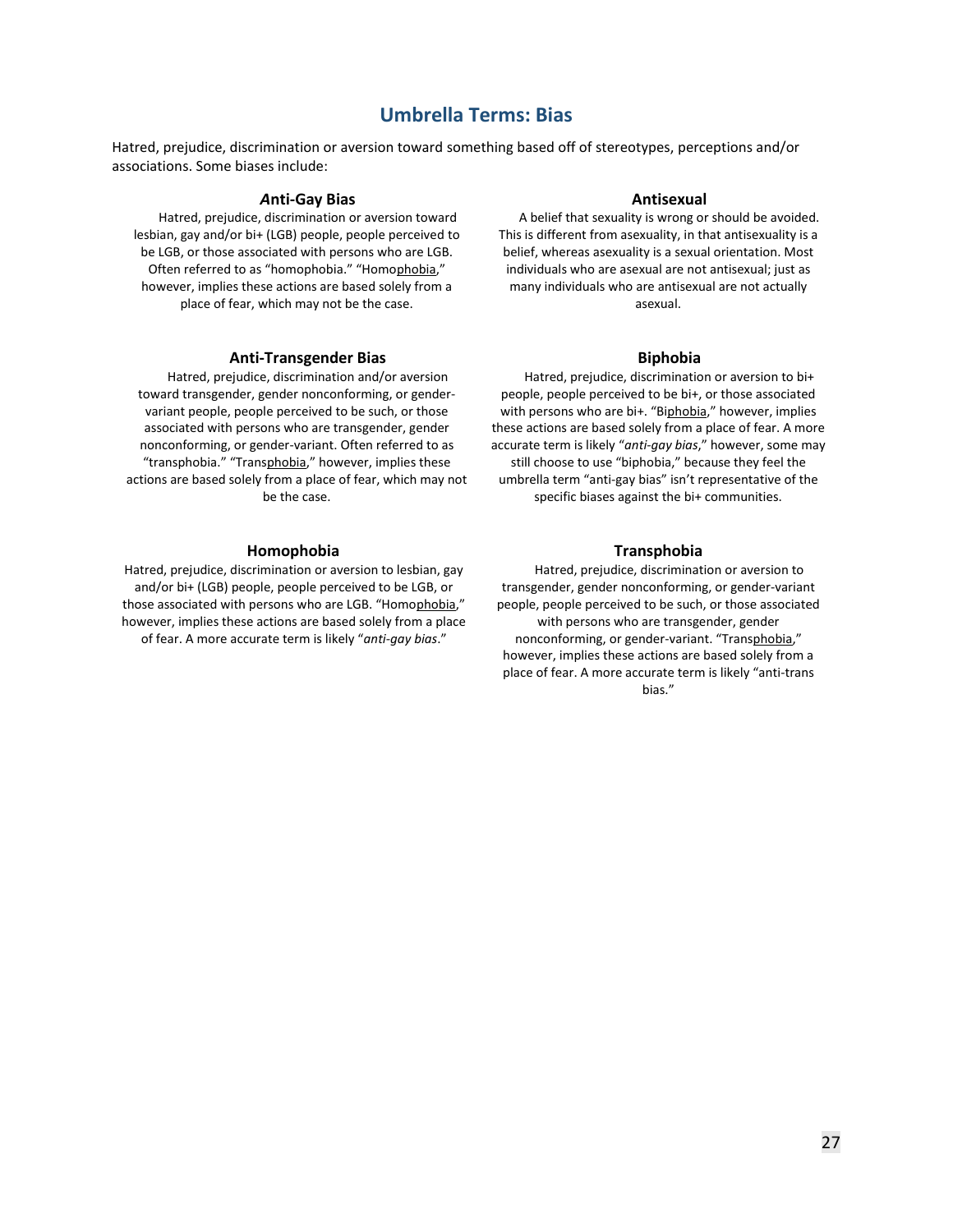# <span id="page-27-0"></span>**Umbrella Terms: Gay**

An individual who is attracted to individuals of the same gender. In the past, the term "gay" was used to identify individuals who identify their gender as man. However, it is now common for "gay" to be used for individuals of any gender. *For a broader definition and exploration, see the tables on the pages that follow the glossary.*

This can be used as an umbrella term for individuals who may describe themselves using one or more of a wide variety of terms for their sexuality. While gay is an attempt to be inclusive, it is not a blanket term for all people who are part of LGBTQIA+ communities.

When referring to an individual who is gay, use person-first language (e.g. "a person who is gay," not simply "a gay") or as an adjective (e.g. "a gay person"). When it is clearly pertinent and appropriate to the situation, it is best to check with the individual as to their preferred term.

*Note:* It should go without saying, but using the term "gay" as a slur or as a synonym for something unpleasant is never appropriate.

Some groups that may identify under this umbrella include:

## *Bisexual / Bi+*

An individual who is attracted to individuals of the same gender and a different gender or genders. Bi+ here indicates a wide spectrum of individuals who are not exclusively attracted to those who identify as men or women. View the entry for "bisexual / bi+" to find groups that may identify under this other umbrella term.

## *Lesbian*

An individual who identifies their own gender as a woman, and who is attracted to individuals of the same gender or similar genders. View the entry for "lesbian" to find groups that may identify under this other umbrella term.

#### *Queer*

An individual that falls outside of and/or rejects cultural norms about sexuality and/or gender identity or expression—particularly cisheteronormativity. The term "queer" is often used as an umbrella term for people in LGBQIA+ communities. However, use of the term by individuals who are not in-group can be highly charged and potentially offensive. The term should be considered ingroup, unless the individual who identifies as "queer" explicitly requests it be used to refer to them.

## *Down Low (DL)*

An individual—typically a man—who identifies as straight, but has sex with individuals of the same gender.

## *Additional Gay Umbrella Identities*

Achillean, A-spec Gay, Bear, Bisexual Gay, Men Loving Men, MLM, She/Her Gay, Vincian, and more.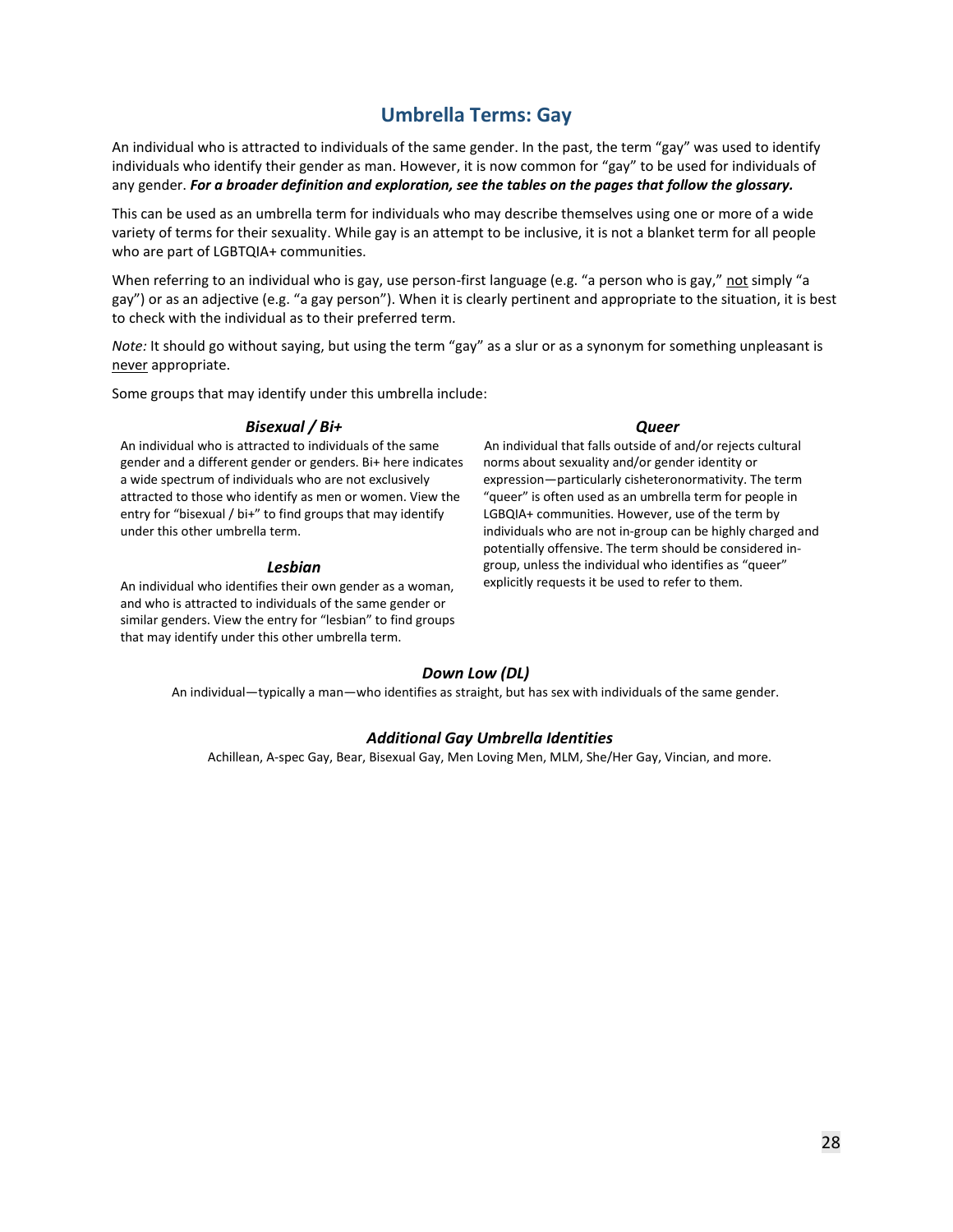# <span id="page-28-0"></span>**Umbrella Terms: Lesbian**

An individual who identifies their own gender as a woman, and who is attracted to individuals of the same gender or similar genders.

When referring to an individual who is a lesbian, use person-first language (e.g. "a person who is a lesbian") or as an adjective (e.g. "a lesbian woman). Also, recognize it is often unnecessary or inappropriate to reference or assume a person's sexuality, and a lesbian identity is not dependent upon physical appearance. When it is clearly pertinent and appropriate to the situation, it is best to check with the individual as to their preferred term.

*Note:* It should go without saying, but using the term "lesbian" as a slur is never appropriate.

Lesbian can be used as an umbrella term for individuals who may describe themselves using one or more of a wide variety of terms, or who don't use a label for their sexuality. However, it is important to note that, while lesbian is an attempt to be inclusive, those women who are attracted to people of the same or similar genders may not identify as "lesbian." Some groups that may identify under this umbrella include:

#### *Butch*

An individual who identifies with gender expressions or identities that are often considered masculine. However, it is important to note that, butch is an in-group term. While some individuals who are lesbian have claimed the term as an affirmative identity label, and use of the term "butch" by individuals who are not in-group can be highly charged and potentially offensive.

A lesbian who identifies with gender expressions that are often considered masculine. While some individuals who are lesbian have claimed the term as an affirmative identity label. The use of the term "dyke" by individuals who are not in-group can be offensive.

*Dyke*

#### *Femme*

An individual who identifies with gender expressions or identities that are often considered feminine. While some individuals who are lesbian have claimed the term as an affirmative identity label. The use of the term "femme" by individuals who are not in-group can be highly charged and potentially offensive.

## *Additional Lesbian Umbrella Identities*

**A**a-spec Lesbian, Bisexual Lesbian, Bdyke, Byke, Difemina, Down Low, He/Him Lesbian, High Femme, Lipstick Lesbian, Queer, Sapphic, Soft Butch, Stem, Stud, Stone Butch, Masculine Lesbian, Ultra Fem, Wlw, Women Loving Women, and many more.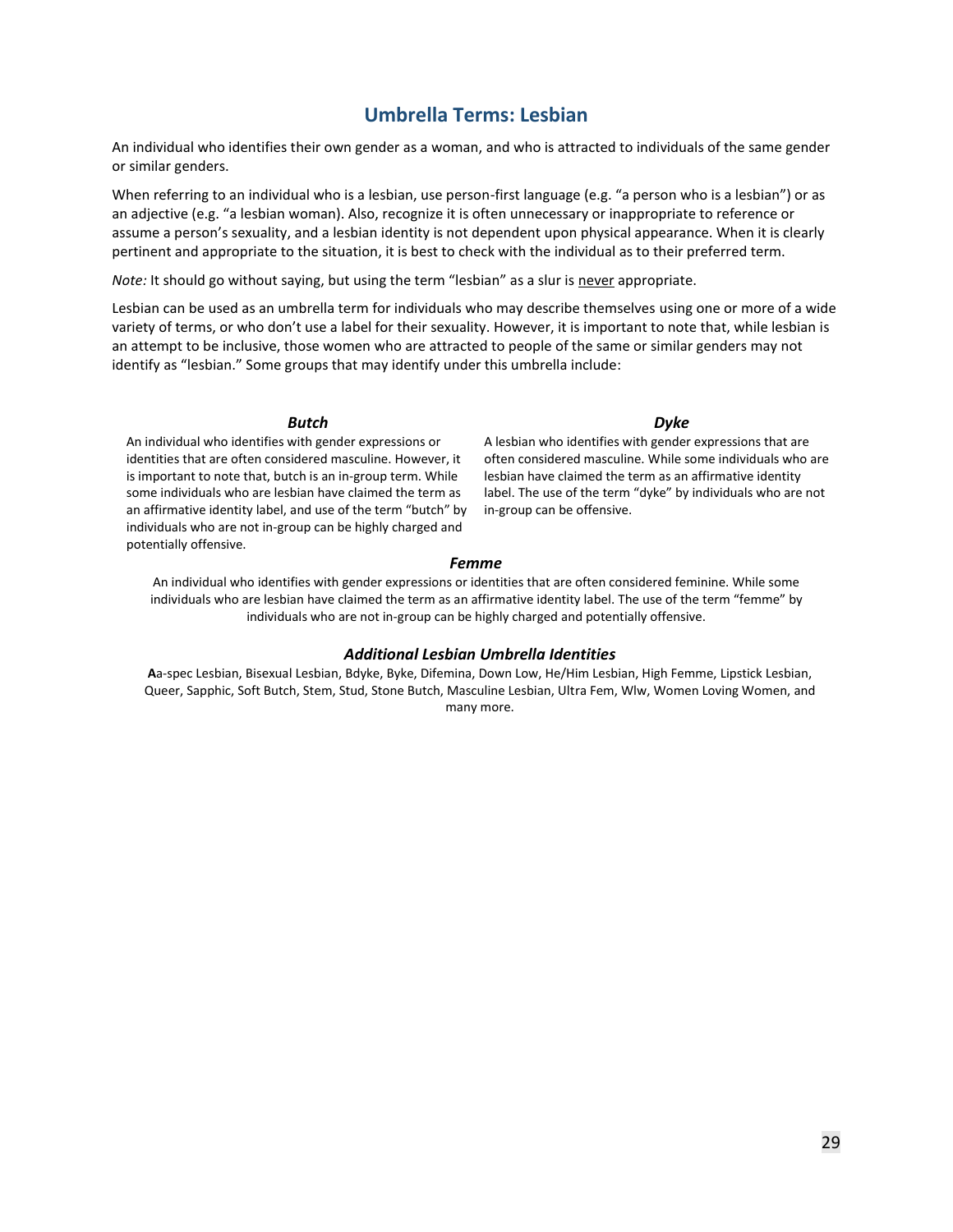# <span id="page-29-0"></span>**Umbrella Terms: Non-Binary**

An individual whose gender does not fall strictly within a male-female binary. Non-binary can indicate a wide spectrum of individuals who do not identify as binary.

When referring to an individual who is non-binary, use person-first language (e.g. "a person who is nonbinary") or as an adjective (e.g. "a non-binary person"). Also, recognize it is often unnecessary or inappropriate to reference or assume a person's gender, and a non-binary identity is not dependent upon physical appearance. When it is clearly pertinent and appropriate to the situation, it is best to check with the individual as to their preferred term.

Non-binary can be used as an umbrella term for individuals who may describe themselves using one or more of a wide variety of terms, or who don't use a label for their gender. However, it is important to note that, while "nonbinary" is an attempt to be inclusive, those who identify using another term, may not identify with the term. Some groups that may identify under the non-binary umbrella include:

#### *Agender*

A person without gender identity, or with a gender identity that is neutral. Like someone who is trans, an agender individual's gender identity and expression differs from what is typically associated with the sex they were assigned at birth. This person may feel little to no connection to traditional systems of gender expression or identity, and may not feel aligned with binary concepts of "man" or "woman." Individuals who are agender may identify as transgender, gender nonconforming, genderless, neutrois, genderqueer or gender-variant. However, it is important to note that an individual who is agender may not identify as trans\*.

#### *Bigender*

An individual whose gender identity or expression may shift between genders. While the name indicates this shift is on a binary, like gender fluidity, it can be across a dynamic spectrum of multiple genders, and can be experienced in many different ways.

#### *Gender Queer*

An individual whose gender identity or expression differs from what is typically associated with a gender binary. This can be used synonymously with "non-binary." However, it is important to note that, gender queer is often an in-group term, and use of the term "queer" can be highly charged and potentially offensive term to use. Further, those who identify using another term, may not identify with the term "gender queer."

#### *Androgyne*

An individual who feels their gender identity is associated with androgyny. An androgyne person may describe themselves with more specificity: femandrogyne (androgyny leaning toward the feminine), mascandrogyne (androgyny leaning toward the masculine), versandrogyne (androgyny that fluctuates), demiandrogyne (only partially relating to androgyny).

## *Gender Fluid / Gender Flexible*

An individual whose gender identity or expression may shift between a dynamic spectrum of multiple genders. A person who is gender fluid may feel like a mix of genders and/or may feel more like one gender on some days, and another on other days.

#### *Intergender*

An intersex person who identifies with a gender that is nonbinary. This person may feel little to no connection to traditional systems of gender expression or identity, and may not feel aligned with binary concepts of "man" or "woman." It is important to note that an individual who is agender may not identify as trans\*, and not all people who are intersex identify as intergender.

#### *Neutrois*

A non-gender gender identity, where the person has a neutral gender. Like someone who is agender, a neutrois individual's gender identity and expression differs from what is typically associated with the sex they were assigned at birth. This person may feel little to no connection to traditional systems of gender expression or identity, and may not feel aligned with binary concepts of "man" or "woman." Individuals who are neutrois may identify as agender, transgender, gender nonconforming, genderless, genderqueer or gender-variant. However, it is important to note that an individual who is neutrois may not identify as trans\*.

## *Additional Nonbinary Umbrella Identities*

Demigender, Genderflux, Genderless, Gender-Variant, Queer, and many more